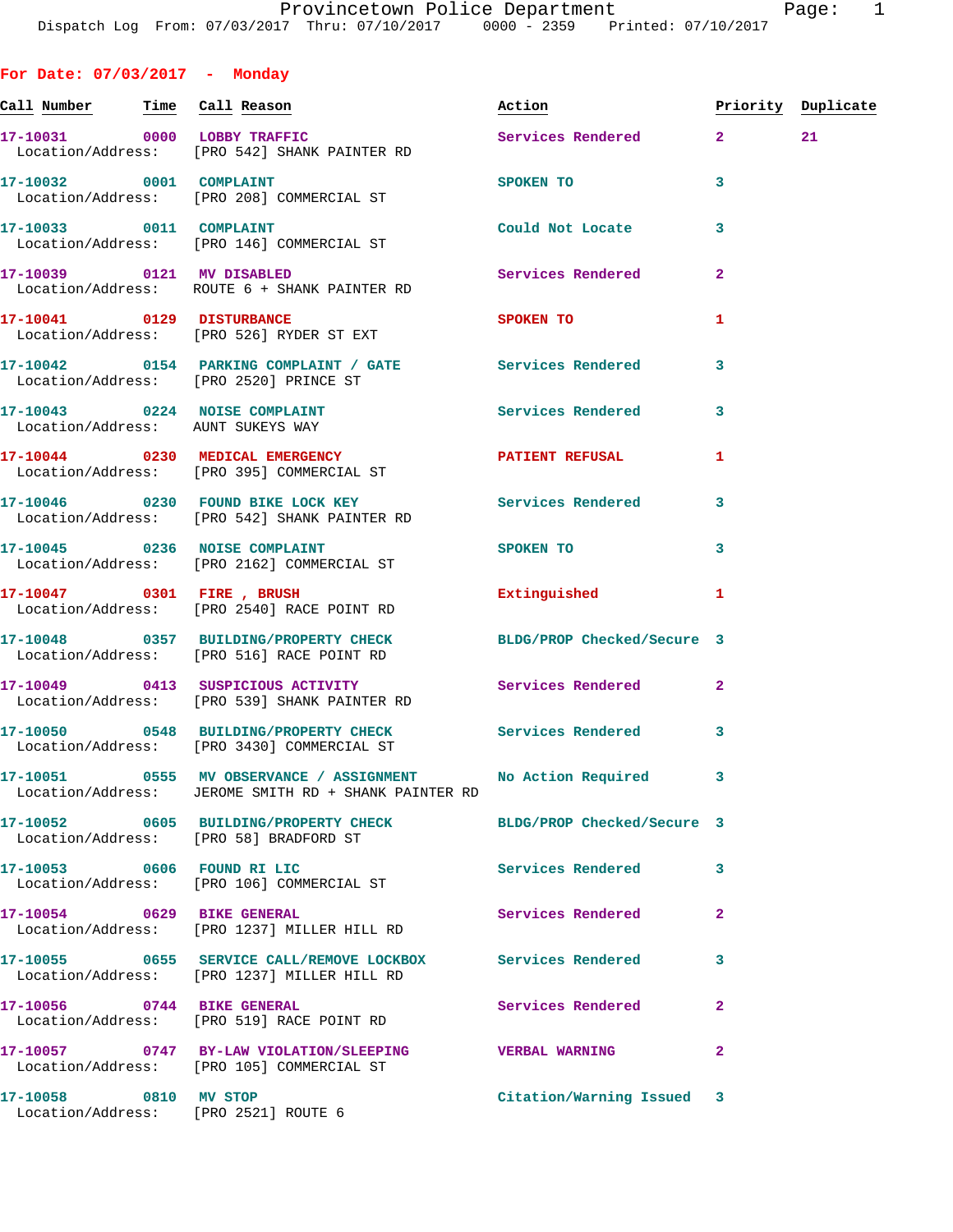|                                                               | Dispatch Log From: 07/03/2017 Thru: 07/10/2017 0000 - 2359 Printed: 07/10/2017                                   | Provincetown Police Department |                | Page: 2 |  |
|---------------------------------------------------------------|------------------------------------------------------------------------------------------------------------------|--------------------------------|----------------|---------|--|
|                                                               | 17-10059 0811 SERVE SUMMONS<br>Location/Address: [PRO 1197] BRADFORD ST                                          | Could Not Locate               | $\mathbf{3}$   |         |  |
| Location/Address: [PRO 4048] ROUTE 6                          | 17-10060 0817 MV OBSERVANCE / ASSIGNMENT Services Rendered 3                                                     |                                |                |         |  |
|                                                               | 17-10061 0819 MV OBSERVANCE / ASSIGNMENT Services Rendered 3<br>Location/Address: [PRO 4048] ROUTE 6             |                                |                |         |  |
| Refer To Arrest: 17-109-AR                                    | 17-10062 0820 SERVICE CALL/COURT Services Rendered<br>Location/Address: [PRO 542] SHANK PAINTER RD               |                                | 3              |         |  |
|                                                               | 17-10063 0838 FOLLOW UP<br>Location/Address: [PRO 542] SHANK PAINTER RD                                          | <b>SPOKEN TO</b>               | $\overline{a}$ |         |  |
|                                                               | 17-10064 0900 ANIMAL CALL/DOG QUESTION SPOKEN TO<br>Location/Address: [PRO 2189] PLEASANT ST                     |                                | $\overline{2}$ |         |  |
|                                                               | 17-10066 0934 MV OBSERVANCE / ASSIGNMENT Services Rendered 3<br>Location/Address: [PRO 3296] SHANK PAINTER RD    |                                |                |         |  |
|                                                               | 17-10067 0953 SERVICE CALL/FINGERPRINT Services Rendered<br>Location/Address: [PRO 542] SHANK PAINTER RD         |                                | 3              |         |  |
|                                                               | 17-10068 0958 ASSIST AGENCY / MUTUAL AID Taken/Referred to Other 3<br>Location/Address: [PRO 3241] COMMERCIAL ST |                                |                |         |  |
|                                                               | 17-10069 1009 LOST DEBIT CARD<br>Location/Address: [PRO 3296] SHANK PAINTER RD                                   | Services Rendered 3            |                |         |  |
|                                                               | 17-10070 1011 LOST BEACH BAG Services Rendered<br>Location/Address: [PRO 542] SHANK PAINTER RD                   |                                | 3              |         |  |
|                                                               | 17-10071 1023 MV OBSERVANCE / ASSIGNMENT Services Rendered 3<br>Location/Address: [PRO 3440] ROUTE 6             |                                |                |         |  |
| 17-10072 1025 MV STOP                                         | Location/Address: [PRO 2513] ROUTE 6                                                                             | Citation/Warning Issued 3      |                |         |  |
| 17-10073 1049 MV STOP<br>Location/Address: [PRO 2513] ROUTE 6 |                                                                                                                  | <b>VERBAL WARNING</b>          | 3              |         |  |
|                                                               | 17-10075 1111 BUILDING/PROPERTY CHECK Services Rendered<br>Location/Address: [PRO 3670] SHANK PAINTER RD         |                                | 3              |         |  |
|                                                               | 17-10078 1148 PARKING COMPLAINT / GENERAL Services Rendered<br>Location/Address: [PRO 3456] RYDER ST EXT         |                                | 3              |         |  |
|                                                               | 17-10079 1205 MV COMPLAINT<br>Location/Address: [PRO 2977] COMMERCIAL ST                                         | SPOKEN TO                      | $\mathbf{2}$   |         |  |
|                                                               | 17-10080 1213 AIRCRAFT<br>Location/Address: [PRO 516] RACE POINT RD                                              | Services Rendered              | $\mathbf{2}$   |         |  |
| 17-10081 1214 MV ACCIDENT<br>Refer To Accident: 17-39-AC      | Location: [PRO 3431] LOPES SQUARE                                                                                | Services Rendered              | 1              |         |  |
|                                                               | 17-10082 1310 KEEP THE PEACE<br>Location/Address: [PRO 120] COMMERCIAL ST                                        | SPOKEN TO                      | $\mathbf{2}$   |         |  |
|                                                               | 17-10083 1337 AIRCRAFT/DRONE<br>Location/Address: [PRO 208] COMMERCIAL ST                                        | Services Rendered              | $\mathbf{2}$   |         |  |
| Location/Address: [PRO 2237] PEARL ST                         | 17-10084 1340 SERVICE CALL/QUESTION 209A SPOKEN TO                                                               |                                | 3              |         |  |
|                                                               | 17-10085 1358 LOST JACKET<br>Location: [PRO 3431] LOPES SQUARE                                                   | <b>Services Rendered</b>       | 3              |         |  |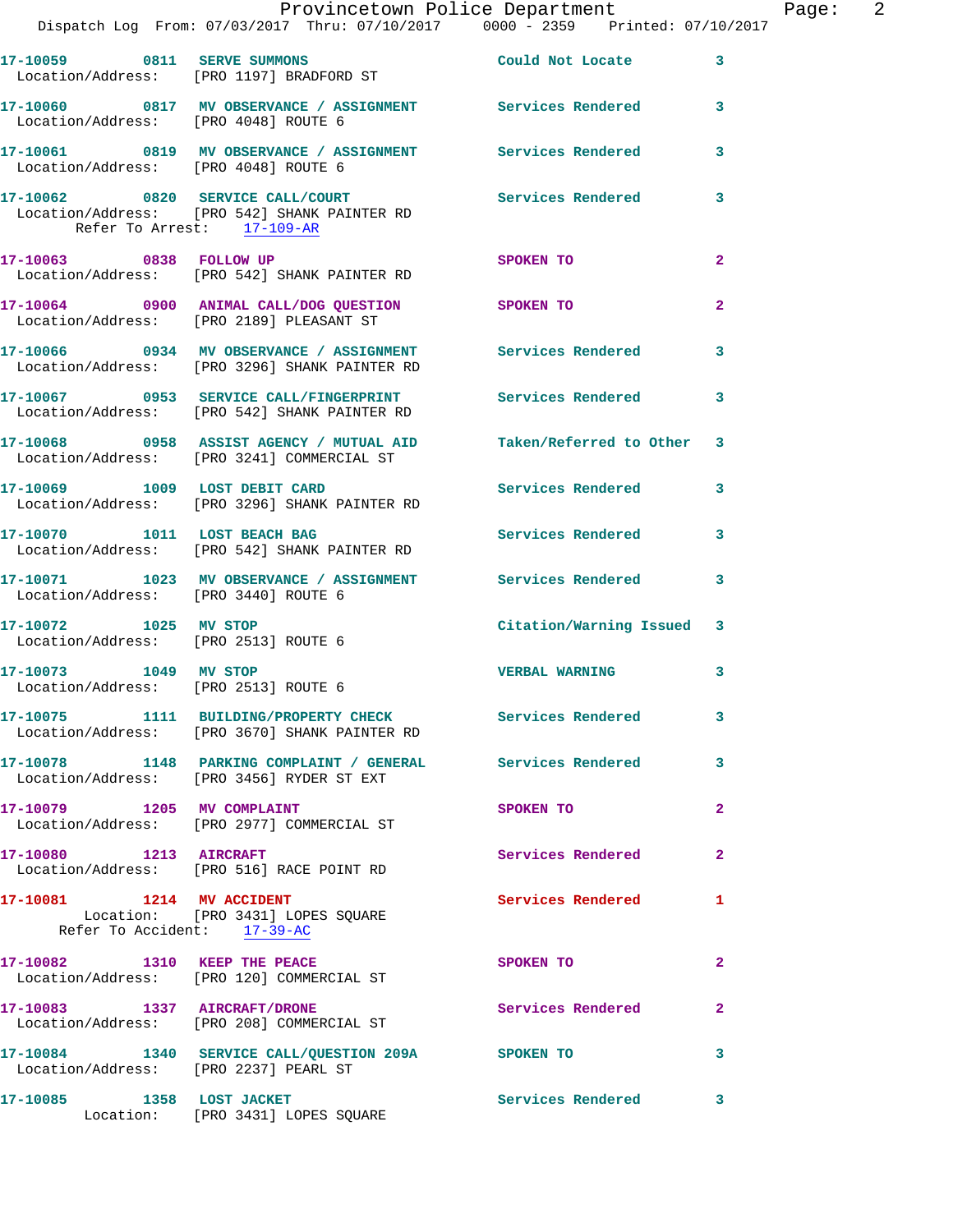**17-10089 1457 NOISE COMPLAINT SPOKEN TO** 3 Location/Address: [PRO 208] COMMERCIAL ST **17-10090 1500 MEDICAL EMERGENCY PATIENT REFUSAL 1** 

 Location/Address: [PRO 208] COMMERCIAL ST **17-10091 1509 AIRPORT Services Rendered 2**  Location/Address: [PRO 516] RACE POINT RD

**17-10095 1601 DISTURBANCE Services Rendered 1**  Location/Address: [PRO 3259] MACMILLAN WHARF

17-10096 1620 NOISE COMPLAINT **17-10096** Services Rendered 3 Location/Address: [PRO 208] COMMERCIAL ST 17-10097 1627 NOISE COMPLAINT Services Rendered 3

 Location/Address: [PRO 208] COMMERCIAL ST **17-10098** 1640 COMPLAINT SPOKEN TO 3 Location/Address: [PRO 2397] PEARL ST 17-10100 1706 MEDICAL EMERGENCY No Action Required 1 Location/Address: [PRO 2605] COMMERCIAL ST

**17-10101 1738 PARK, WALK & TALK No Action Required 2**  Location/Address: [PRO 208] COMMERCIAL ST

 Location/Address: ROUTE 6 **17-10103 1753 LOST MA OLN AND CC Services Rendered 3**  Location/Address: [PRO 542] SHANK PAINTER RD

**17-10104 1816 GAS GRILL ILLEGAL USE SPOKEN TO 1**  Location/Address: [PRO 395] COMMERCIAL ST

**17-10105 1845 MEDICAL EMERGENCY Transported to Hospital 1**  Location/Address: [PRO 542] SHANK PAINTER RD Refer To Arrest: 17-112-AR

Location/Address: [PRO 542] SHANK PAINTER RD

17-10107 2057 PARK, WALK & TALK **Network Services Rendered** 2 Location: [PRO 3431] LOPES SQUARE

17-10108 2136 DOG BITE Services Rendered 3 Location/Address: [PRO 2483] COMMERCIAL ST

**17-10109 2141 NOISE COMPLAINT SPOKEN TO 3**  Location/Address: [PRO 3950] COMMERCIAL ST

**17-10111 2159 ASSIST CITIZEN Services Rendered 3**  Location/Address: [PRO 208] COMMERCIAL ST

Location/Address: [PRO 3259] MACMILLAN WHARF

Location/Address: RYDER ST EXT

**17-10113 2231 MV COMPLAINT Services Rendered 3** 

**17-10102 1744 FIRE , BRUSH Extinguished 1** 

**17-10106 1944 LOST WALLET Services Rendered 3** 

**17-10110 2201 BUILDING/PROPERTY CHECK Services Rendered 3** 

**17-10112 2223 BUILDING/PROPERTY CHECK BLDG/PROP Checked/Secure 3**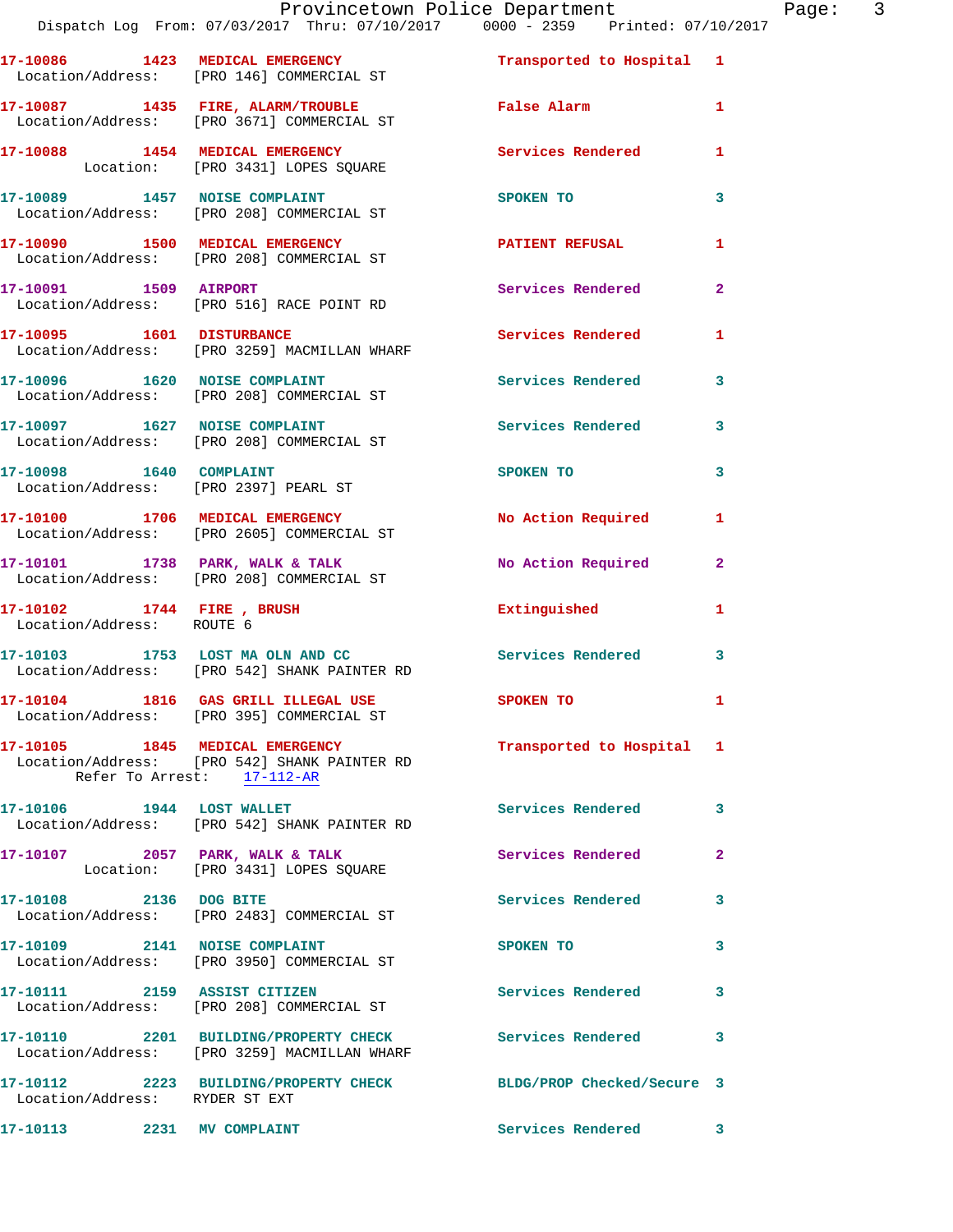|                                  |                                                                                                              | Provincetown Police Department | Page: 4                 |
|----------------------------------|--------------------------------------------------------------------------------------------------------------|--------------------------------|-------------------------|
|                                  | Dispatch Log From: 07/03/2017 Thru: 07/10/2017 0000 - 2359 Printed: 07/10/2017                               |                                |                         |
|                                  | Location/Address: [PRO 1989] COMMERCIAL ST                                                                   |                                |                         |
|                                  | 17-10115 2254 NOISE COMPLAINT<br>Location/Address: [PRO 1541] COMMERCIAL ST                                  | SPOKEN TO                      | $\overline{\mathbf{3}}$ |
|                                  | 17-10114 2256 LOST WALLET<br>Location/Address: [PRO 542] SHANK PAINTER RD                                    | <b>Services Rendered</b>       | 3                       |
| 17-10116 2300 LOST WALLET        | Location/Address: [PRO 542] SHANK PAINTER RD                                                                 | Services Rendered 3            |                         |
| 17-10117 2308 MV COMPLAINT       | Location/Address: SHANK PAINTER RD + ROUTE 6                                                                 | Could Not Locate               | 2                       |
|                                  | 17-10119 2341 PARKING COMPLAINT / GENERAL Services Rendered 3<br>Location/Address: [PRO 526] RYDER ST EXT    |                                |                         |
|                                  | 17-10120 2350 MV COMPLAINT<br>Location/Address: [PRO 1989] COMMERCIAL ST                                     | Services Rendered              | $\mathbf{2}$            |
| 17-10121 2356 MV STOP            | Location/Address: CEMETERY RD + CONWELL ST                                                                   | <b>VERBAL WARNING</b>          | 3                       |
| For Date: $07/04/2017$ - Tuesday |                                                                                                              |                                |                         |
|                                  | 17-10122 0001 LOBBY TRAFFIC<br>Location/Address: [PRO 542] SHANK PAINTER RD                                  | Services Rendered              | $\mathbf{2}$            |
|                                  | 17-10126 0109 MV DISABLED<br>Location/Address: [PRO 285] COMMERCIAL ST                                       | Services Rendered              | $\overline{2}$          |
|                                  | 17-10125 0116 MEDICAL EMERGENCY<br>Location/Address: [PRO 272] COMMERCIAL ST                                 | Services Rendered              | 1                       |
| Location/Address: GOSNOLD ST     | 17-10127 0119 TRAFFIC CONTROL                                                                                | No Action Required 3           |                         |
|                                  | 17-10128 0132 MEDICAL EMERGENCY<br>Location/Address: [PRO 1638] COMMERCIAL ST                                | <b>Services Rendered</b>       | 1                       |
| 17-10129 0143 ASSIST CITIZEN     | Location: [PRO 3431] LOPES SQUARE                                                                            | <b>Services Rendered</b>       | 3                       |
|                                  | 17-10130 0233 MV OBSERVANCE / ASSIGNMENT No Action Required<br>Location/Address: HOWLAND ST + BRADFORD ST    |                                | 3                       |
| 17-10131 0236 MV STOP            | Location/Address: BRADFORD ST + COOK ST                                                                      | <b>VERBAL WARNING</b>          | 3                       |
| Refer To Arrest: 17-112-AR       | 17-10133 0420 MEDICAL EMERGENCY<br>Location/Address: [PRO 542] SHANK PAINTER RD                              | Transported to Hospital 1      |                         |
|                                  | 17-10134 0659 FIRE, BRUSH<br>Location/Address: [PRO 2977] COMMERCIAL ST                                      | Extinguished                   | 1                       |
|                                  | 17-10135 0808 MV COMPLAINT<br>Location/Address: [PRO 1265] COMMERCIAL ST                                     | Citation/Warning Issued 2      |                         |
|                                  | 17-10136 0825 PARKING COMPLAINT / GENERAL Citation/Warning Issued 3<br>Location/Address: [PRO 3247] PEARL ST |                                |                         |
|                                  | 17-10138 0859 PARKING COMPLAINT / GENERAL Services Rendered<br>Location/Address: [PRO 395] COMMERCIAL ST     |                                | 3                       |
| 17-10140 1020 PARADE             | Location/Address: [PRO 105] COMMERCIAL ST                                                                    | Services Rendered              | $\overline{a}$          |
|                                  | 17-10141 1041 MEDICAL EMERGENCY/BIKE<br>Location/Address: [PRO 542] SHANK PAINTER RD                         | Services Rendered              | 1                       |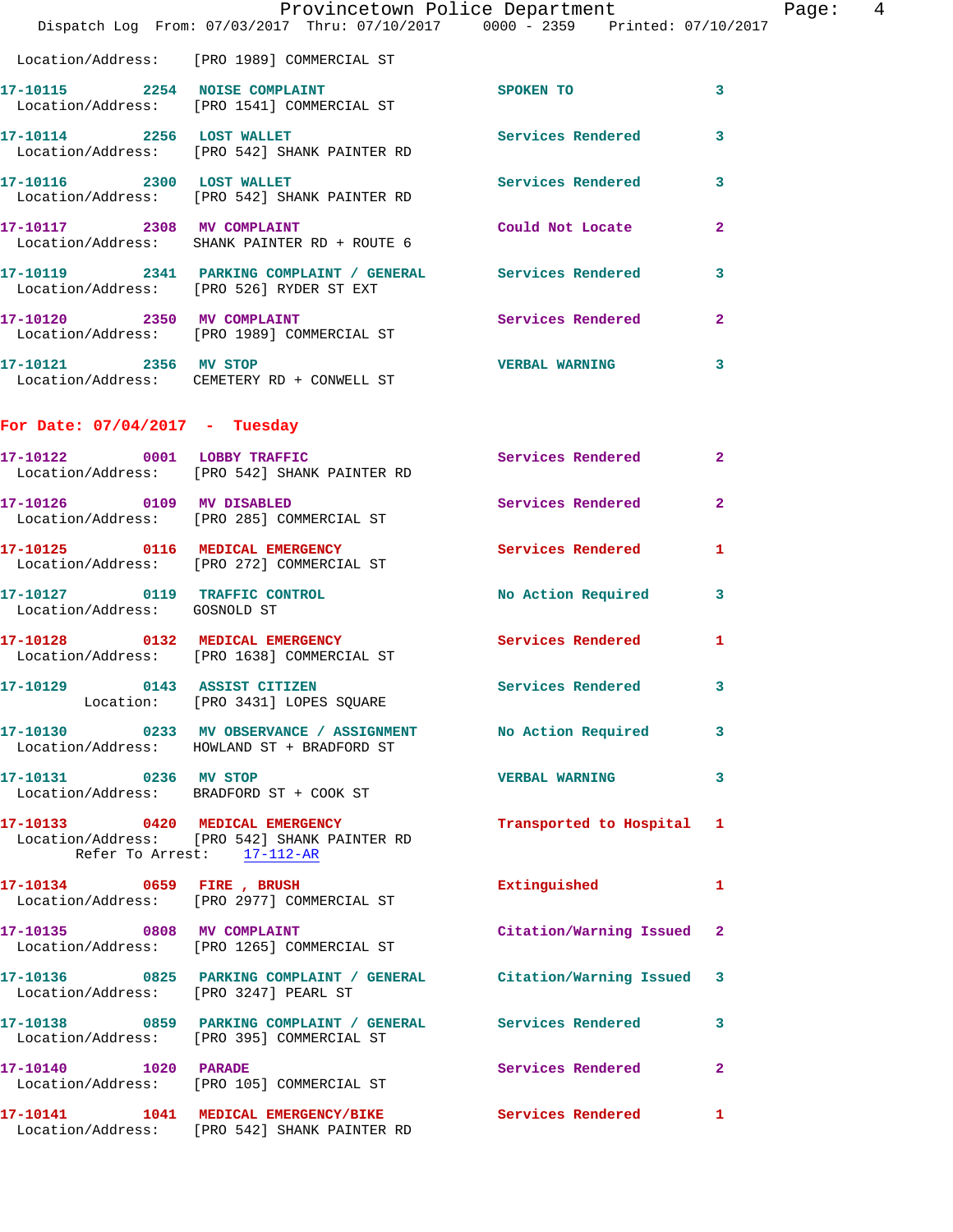Dispatch Log From: 07/03/2017 Thru: 07/10/2017 0000 - 2359 Printed: 07/10/2017

|                                                                   | 17-10143 1046 MEDICAL EMERGENCY/HEAD Services Rendered<br>Location/Address: [PRO 3124] COMMERCIAL ST           |                            | 1              |   |
|-------------------------------------------------------------------|----------------------------------------------------------------------------------------------------------------|----------------------------|----------------|---|
|                                                                   | 17-10144 1107 PARKING COMPLAINT / GENERAL Services Rendered<br>Location/Address: [PRO 61] BRADFORD ST          |                            | 3              |   |
| 17-10147 1243 MV STOP                                             | Location/Address: [PRO 2577] BRADFORD ST                                                                       | <b>VERBAL WARNING</b>      | 3              |   |
|                                                                   | 17-10148 1245 FOUND DRIVER'S LICENSE Services Rendered<br>Location/Address: [PRO 542] SHANK PAINTER RD         |                            | 3              |   |
|                                                                   | 17-10150 1302 FOUND CA DRIVER'S LICENSE Services Rendered<br>Location/Address: [PRO 542] SHANK PAINTER RD      |                            | 3              |   |
|                                                                   | 17-10149 1305 MEDICAL EMERGENCY <b>NEW PATIENT REFUSAL</b><br>Location/Address: [PRO 526] RYDER ST EXT         |                            | 1              |   |
|                                                                   | 17-10151 1335 SUSPICIOUS ACTIVITY 1997 Services Rendered<br>Location/Address: [PRO 3430] COMMERCIAL ST         |                            | $\overline{a}$ |   |
|                                                                   | 17-10152 1410 PARKING COMPLAINT / GENERAL Services Rendered<br>Location/Address: [PRO 395] COMMERCIAL ST       |                            | 3              |   |
|                                                                   | 17-10153 1416 FOUND CA LICENSE AND CREDIT CA Services Rendered<br>Location/Address: [PRO 542] SHANK PAINTER RD |                            | 3              |   |
|                                                                   | 17-10154 1516 BOOKING/CELL BLOCK WATCH No Action Required                                                      |                            | 3              |   |
|                                                                   | 17-10155 1547 MV OBSERVANCE / ASSIGNMENT<br>Location/Address: SHANK PAINTER RD + BRADFORD ST                   | Services Rendered          | 3              |   |
|                                                                   | 17-10156 1557 MV STOP<br>Location/Address: [PRO 70] BRADFORD ST EXT                                            | <b>VERBAL WARNING</b>      | 3              |   |
| 17-10157 1609 SERVICE CALL                                        | Location/Address: [PRO 542] SHANK PAINTER RD                                                                   | FOLLOW UP                  | 3              | 1 |
|                                                                   | 17-10158    1640    MV STOP<br>Location/Address: BRADFORD ST + FRANKLIN ST                                     | <b>VERBAL WARNING</b>      | 3              |   |
|                                                                   | 17-10159    1642    FALL/ANKLE INJURY<br>Location/Address: [PRO 3801] COMMERCIAL ST                            | Transported to Hospital 1  |                |   |
| 17-10161 1703 ANIMAL CALL<br>Location/Address: [PRO 2513] ROUTE 6 |                                                                                                                | Services Rendered 3        |                |   |
|                                                                   | 17-10162 1706 PARKING COMPLAINT / GENERAL Services Rendered<br>Location/Address: CONWAY ST + COMMERCIAL ST     |                            | 3              |   |
|                                                                   | 17-10163 1710 MV STOP/OUI<br>Location/Address: [PRO 3912] SHANK PAINTER RD<br>Refer To Arrest: 17-116-AR       | Arrest(s) Made             | 3              |   |
| Refer To Accident: 17-40-AC                                       | 17-10164 1731 MV ACCIDENT/MINOR Services Rendered<br>Location/Address: [PRO 193] COMMERCIAL ST                 |                            | 1              |   |
| 17-10165    1736 MV STOP                                          | Location/Address: BRADFORD ST + PLEASANT ST                                                                    | <b>VERBAL WARNING</b>      | 3              |   |
| 17-10166 1753 FOUND WALLET                                        | Location/Address: COMMERCIAL ST + WINTHROP ST                                                                  | Services Rendered          | 3              |   |
|                                                                   | 17-10167 1812 DOWNED PEDESTRIAN SIGN<br>Location/Address: [PRO 440] HARRY KEMP WAY                             | <b>Services Rendered</b>   | 3              |   |
|                                                                   | 17-10168 1816 BUILDING/PROPERTY CHECK<br>Location/Address: [PRO 519] RACE POINT RD                             | BLDG/PROP Checked/Secure 3 |                |   |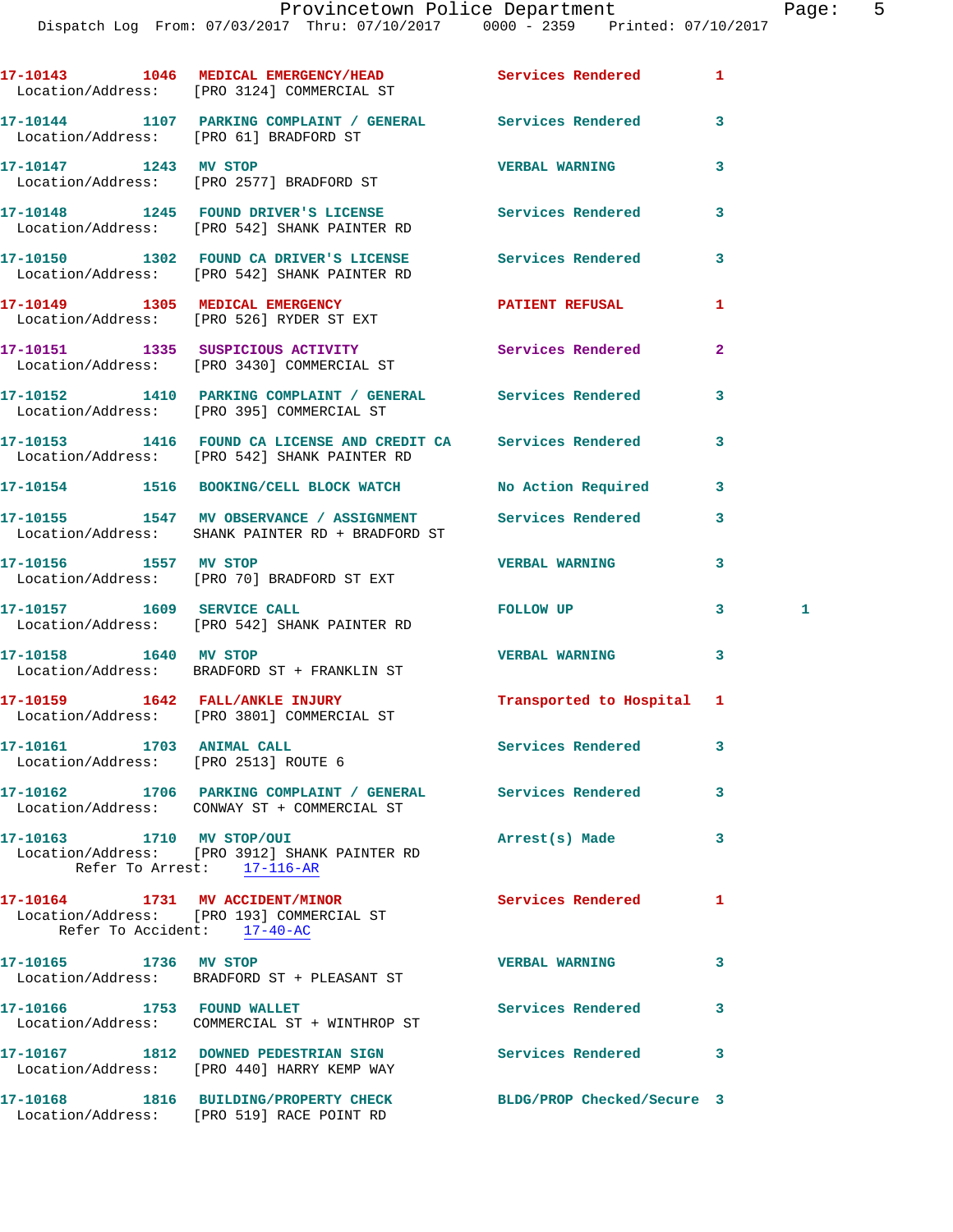|                                                                      | Provincetown Police Department                                                      |                            |                |
|----------------------------------------------------------------------|-------------------------------------------------------------------------------------|----------------------------|----------------|
|                                                                      | Dispatch Log From: 07/03/2017 Thru: 07/10/2017 0000 - 2359 Printed: 07/10/2017      |                            |                |
|                                                                      | 17-10169 1818 LOST PINK BABY BAG<br>Location/Address: [PRO 542] SHANK PAINTER RD    | <b>Services Rendered</b>   | 3              |
| 17-10170 1834 MV STOP<br>Location/Address: [PRO 2513] ROUTE 6        |                                                                                     | <b>VERBAL WARNING</b>      | 3              |
|                                                                      | 17-10171 1835 AIRCRAFT/DRONE<br>Location/Address: [PRO 2052] COMMERCIAL ST          | Services Rendered          | $\overline{a}$ |
| 17-10172 1841 MV STOP                                                | Location/Address: BRADFORD ST EXT + W VINE ST                                       | <b>VERBAL WARNING</b>      | 3              |
|                                                                      | 17-10173 1845 KIOSK NOT WORKING<br>Location/Address: [PRO 488] MAYFLOWER ST         | <b>Services Rendered</b>   | 3              |
| Location/Address: BRADFORD ST                                        | 17-10174 1848 LOST/MISSING JUVENILE                                                 | Taken to Family/Guardian 1 |                |
|                                                                      | 17-10176 1859 BIKE ACCIDENT/TRANSPORT<br>Location/Address: [PRO 2931] COMMERCIAL ST | Transported to Hospital    | $\mathbf{2}$   |
|                                                                      | 17-10180 1900 LOST ITEMS<br>Location/Address: [PRO 105] COMMERCIAL ST               | Services Rendered          | 3              |
|                                                                      | 17-10179 1907 MEDICAL EMERGENCY<br>Location/Address: GOSNOLD ST + COMMERCIAL ST     | <b>Services Rendered</b>   | 1              |
|                                                                      | 17-10181 1926 ASSAULT/PAST OCCURRED<br>Location/Address: [PRO 105] COMMERCIAL ST    | SPOKEN TO                  | 1              |
| 17-10182    1929    FIREWORKS                                        | Location/Address: [PRO 2483] COMMERCIAL ST                                          | Services Rendered          | 1              |
|                                                                      | 17-10183 1938 MEDICAL EMERGENCY<br>Location/Address: [PRO 105] COMMERCIAL ST        | Services Rendered          | 1              |
| 17-10184 1950 TRESPASS                                               | Location/Address: [PRO 196] COMMERCIAL ST                                           | <b>GONE ON ARRIVAL</b>     | $\mathbf{2}$   |
| Location/Address: COMMERCIAL ST                                      | 17-10185 2010 CHEST PAINS/TRANSPORT                                                 | Transported to Hospital    | 1              |
|                                                                      | Location/Address: [PRO 2667] CAPTAIN BERTIES WAY                                    |                            |                |
| 17-10189 2028 IP/EVALUATION                                          | Location/Address: [PRO 542] SHANK PAINTER RD                                        | Services Rendered          | 1              |
| 17-10190 2040 TRESPASS                                               | Location/Address: [PRO 3033] COMMERCIAL ST                                          | <b>VERBAL WARNING</b>      | $\overline{a}$ |
|                                                                      | 17-10191 2044 DIABETIC/FIRST AID<br>Location/Address: [PRO 396] COMMERCIAL ST       | <b>PATIENT REFUSAL</b>     | 1              |
| 17-10192 2046 IP/TRANSPORT                                           | Location/Address: [PRO 542] SHANK PAINTER RD<br>Refer To $P/C$ : 17-118-AR          | Transported to Hospital    | 1              |
|                                                                      | 17-10193 2101 LOST DRIVER'S LICENSE<br>Location/Address: [PRO 542] SHANK PAINTER RD | <b>Services Rendered</b>   | 3              |
|                                                                      | 17-10194 2105 FOUND DRIVER'S LICENSE<br>Location/Address: [PRO 433] RYDER ST EXT    | <b>Services Rendered</b>   | 3              |
| 17-10195 2105 ASSAULT                                                | Location/Address: [PRO 433] RYDER ST EXT                                            | <b>Services Rendered</b>   | 1              |
| 17-10196 2108 P/C FOR ARREST<br>Location/Address: [PRO 2479] ROUTE 6 | Refer To $P/C$ : 17-119-AR                                                          | <b>Services Rendered</b>   | 3              |
|                                                                      |                                                                                     |                            |                |

Page: 6<br><sup>17</sup>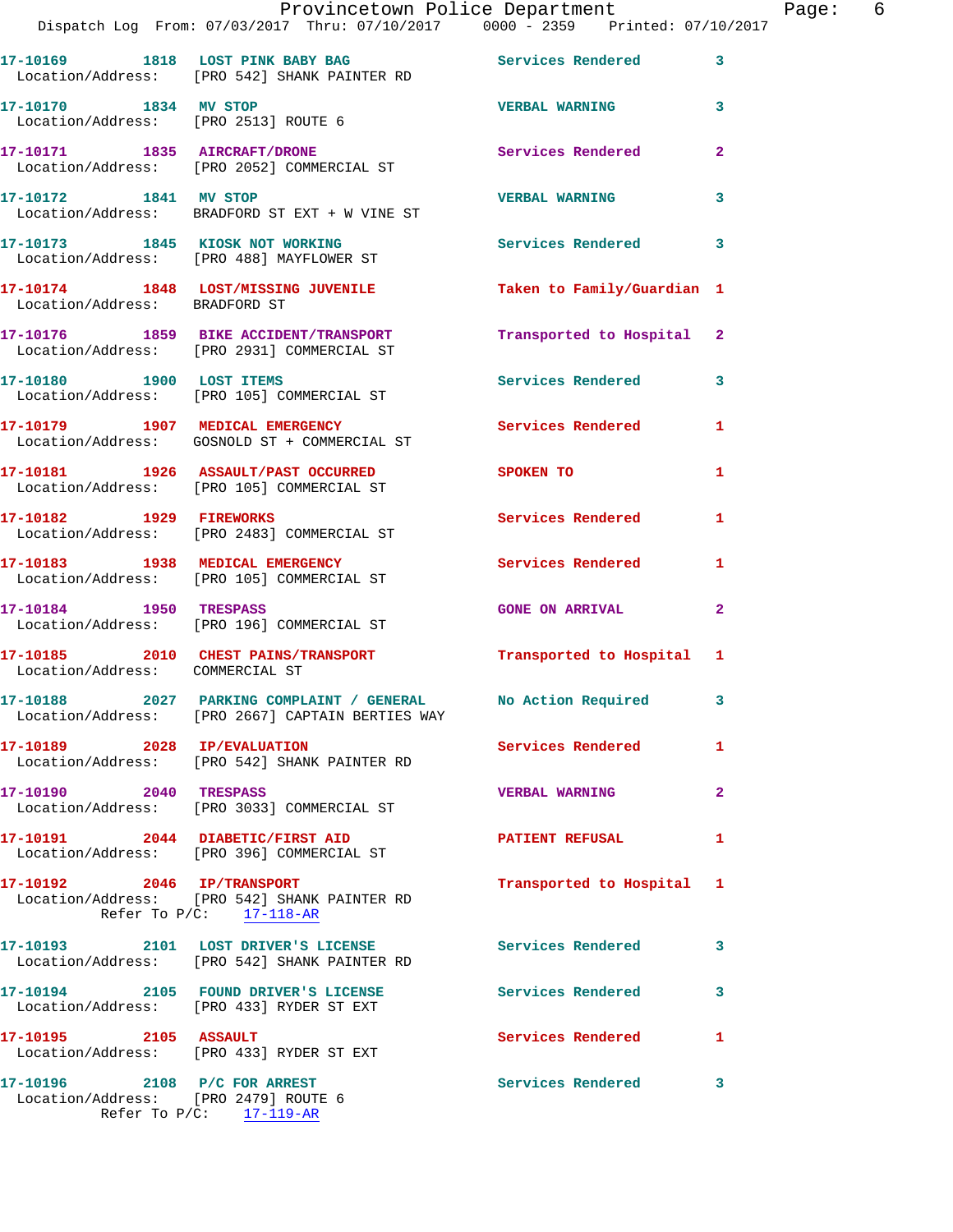|  |  |                                       | Provincetown Police Department      |  | Page: |  |
|--|--|---------------------------------------|-------------------------------------|--|-------|--|
|  |  | log From: 07/03/2017 Thru: 07/10/2017 | $0000 - 2359$ Printed: $07/10/2017$ |  |       |  |
|  |  |                                       |                                     |  |       |  |

|                                                                 | Dispatch Log From: 07/03/2017 Thru: 07/10/2017 0000 - 2359 Printed: 07/10/                                    |                          |                         |
|-----------------------------------------------------------------|---------------------------------------------------------------------------------------------------------------|--------------------------|-------------------------|
| 17-10197 2111 FIREWORKS                                         | Location/Address: [PRO 285] COMMERCIAL ST                                                                     | <b>Unfounded</b>         | $\overline{2}$          |
|                                                                 | 17-10198 2123 SYNCHOPAL/RESCUE CALL<br>Location/Address: [PRO 526] RYDER ST EXT                               | PATIENT REFUSAL          | $\mathbf{1}$            |
| 17-10199 2126 DISTURBANCE                                       | Location/Address: [PRO 3259] MACMILLAN WHARF                                                                  | Peace Restored           | $\mathbf{1}$            |
|                                                                 | 17-10200 2138 TRAFFIC CONTROL<br>Location/Address: BRADFORD ST + STANDISH ST                                  | <b>Services Rendered</b> | $\overline{\mathbf{3}}$ |
| 17-10201 2139 TRAFFIC CONTROL                                   | Location/Address: BRADFORD ST + RYDER ST                                                                      | Services Rendered 3      |                         |
|                                                                 | 17-10203 2200 MEDICAL EMERGENCY/FIRST AID Services Rendered<br>Location/Address: [PRO 542] SHANK PAINTER RD   |                          | $\mathbf{1}$            |
| 17-10204 2209 ASSIST CITIZEN<br>Location/Address: COMMERCIAL ST |                                                                                                               | Services Rendered        | $\mathbf{3}$            |
| 17-10207 2221 LOST WALLET                                       | Location/Address: [PRO 1692] BRADFORD ST                                                                      | Services Rendered 3      |                         |
|                                                                 | 17-10206 2223 SEIZURE/RESCUE<br>Location/Address: [PRO 357] COMMERCIAL ST                                     | <b>Services Rendered</b> | $\mathbf{1}$            |
|                                                                 | 17-10208 2226 MEDICAL/IP FEMALE<br>Location/Address: [PRO 542] SHANK PAINTER RD<br>Refer To $P/C$ : 17-123-AR | <b>Services Rendered</b> | $\mathbf{1}$            |
| 17-10210 2239 DISTURBANCE                                       | Location/Address: [PRO 2520] PRINCE ST                                                                        | Services Rendered        | $\mathbf{1}$            |
| 17-10212 2252 COMPLAINT                                         | Location/Address: [PRO 357] BRADFORD ST                                                                       | Could Not Locate         | 3                       |
|                                                                 | 17-10211 2253 MEDICAL EMERGENCY<br>Location/Address: [PRO 542] SHANK PAINTER RD                               | <b>Services Rendered</b> | $\mathbf{1}$            |
|                                                                 | 17-10216 2348 SUSPICIOUS ACTIVITY<br>Location/Address: [PRO 2512] JEROME SMITH RD                             | Services Rendered 2      |                         |
| 17-10217 2354 DISTURBANCE                                       | Location/Address: [PRO 183] COMMERCIAL ST                                                                     | <b>SPOKEN TO</b>         | 1                       |
|                                                                 |                                                                                                               |                          |                         |

## **For Date: 07/05/2017 - Wednesday**

Refer To Accident: 17-41-AC

| 17-10219 0000<br>Location/Address: [PRO 484] MASONIC PL | <b>COMPLAINT</b>                                            | No Action Required        | $\mathbf{3}$ |
|---------------------------------------------------------|-------------------------------------------------------------|---------------------------|--------------|
| Location/Address:                                       | <b>NOISE COMPLAINT</b><br>[PRO 3950] COMMERCIAL ST          | Services Rendered         | 3            |
| 17-10220<br>0011                                        | MV DISABLED<br>Location/Address: [PRO 2898] JEROME SMITH RD | Services Rendered         | 3            |
| 17-10221 0014<br>Location/Address:                      | COMPLAINT<br>[PRO 3276] COMMERCIAL ST                       | Services Rendered         | 3            |
| 17-10222  0015 SUSPICIOUS ACTIVITY<br>Location/Address: | [PRO 2490] PROVINCELANDS RD                                 | Services Rendered         | $\mathbf{2}$ |
| Location/Address: HIGH POLE HILL                        |                                                             | No Action Required        | $\mathbf{2}$ |
| Location/Address:                                       | FRO 36631 BRADFORD ST                                       | Transported to Hospital 2 |              |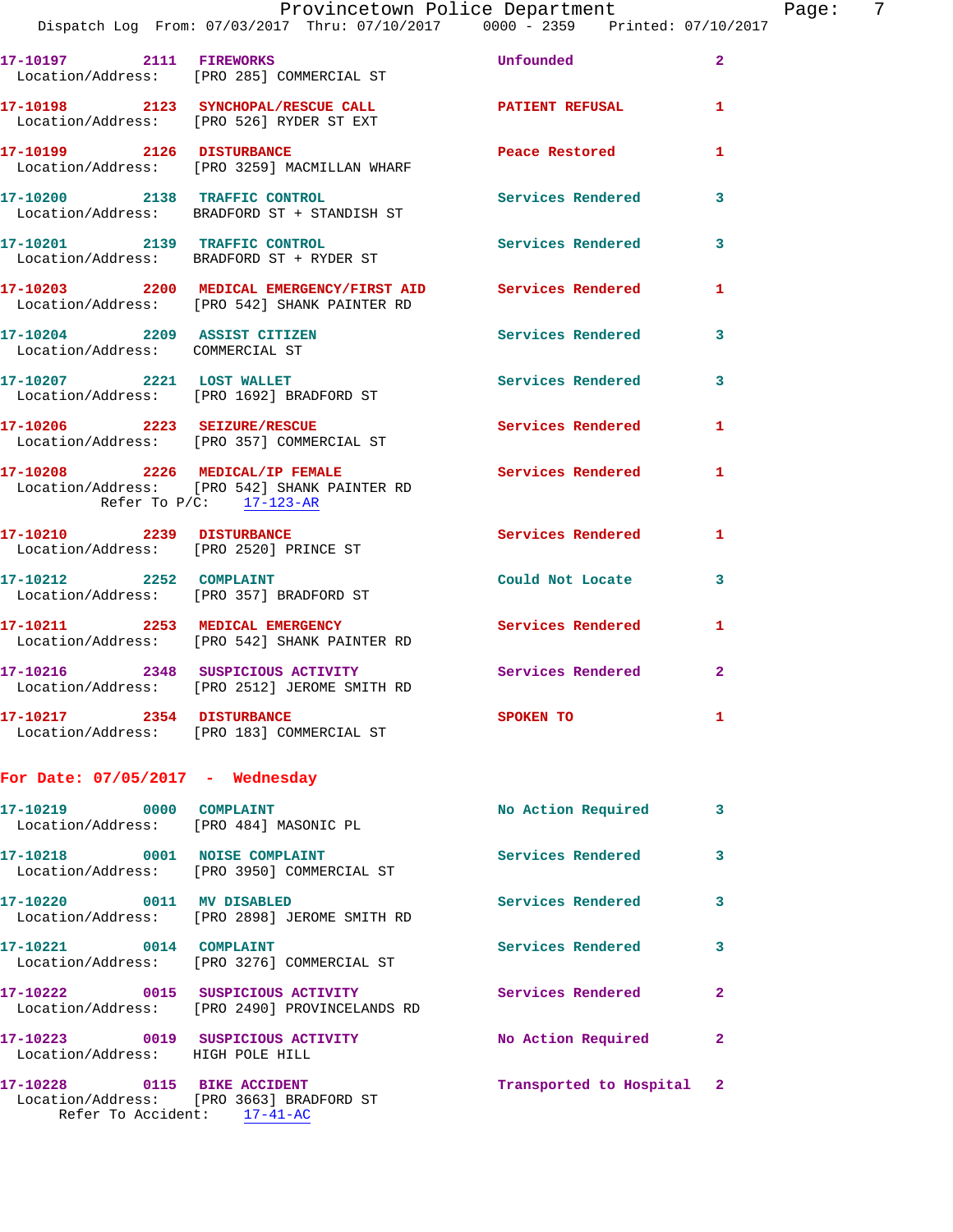|                                                | Dispatch Log From: 07/03/2017 Thru: 07/10/2017 0000 - 2359 Printed: 07/10/2017                                  | Provincetown Police Department |              | Page: 8 |  |
|------------------------------------------------|-----------------------------------------------------------------------------------------------------------------|--------------------------------|--------------|---------|--|
|                                                | 17-10229 0119 MEDICAL EMERGENCY Transported to Hospital 1<br>Location/Address: [PRO 484] MASONIC PL             |                                |              |         |  |
| Refer To Accident: 17-42-AC                    | 17-10230 0155 MV ACCIDENT Services Rendered 1<br>Location/Address: [PRO 2818] CONWELL ST Services Rendered 1    |                                |              |         |  |
|                                                | 17-10231 0155 COMPLAINT<br>Location/Address: [PRO 300] COMMERCIAL ST                                            | Services Rendered 3            |              |         |  |
| Location/Address: CUDWORTH ST                  | 17-10232 0203 NOISE COMPLAINT SPOKEN TO                                                                         |                                | $\mathbf{3}$ |         |  |
| Refer To Arrest: $\frac{17-130-AR}{17-131-AR}$ | 17-10233 0220 MV STOP<br>Location/Address: RYDER ST + COMMERCIAL ST                                             | Arrest(s) Made 3               |              |         |  |
|                                                | 17-10234 0221 NOISE COMPLAINT<br>Location/Address: [PRO 1734] HOLWAY AVE                                        | <b>SPOKEN TO</b>               | 3            |         |  |
| Refer To Arrest: 17-132-AR                     | 17-10236 0244 NOISE COMPLAINT<br>Location/Address: [PRO 1277] ATKINS LN                                         | Arrest(s) Made                 | 3            |         |  |
| Location/Address: COMMERCIAL ST                | 17-10238 0343 FOUND CREDIT CARDS Services Rendered 3                                                            |                                |              |         |  |
| Refer To Arrest: 17-132-AR                     | 17-10239 0408 MEDICAL EVAL<br>Location/Address: [PRO 542] SHANK PAINTER RD                                      | Services Rendered 1            |              |         |  |
| Refer To $P/C$ : 17-133-AR                     | 17-10240 0444 COMPLAINT<br>Location/Address: LAW ST + COMMERCIAL ST                                             | Services Rendered 3            |              | 1       |  |
|                                                | 17-10241 0533 POSSIBLE OVERDOSE/TRANSPORT Transported to Hospital 1<br>Location/Address: [PRO 2423] WINTHROP ST |                                |              |         |  |
|                                                | 17-10242 0615 FLIGHT COVERAGE<br>Location/Address: [PRO 516] RACE POINT RD                                      | Services Rendered 2            |              |         |  |
|                                                | 17-10243 0624 LOBBY TRAFFIC<br>Location/Address: [PRO 542] SHANK PAINTER RD                                     | Services Rendered 2            |              | 53      |  |
| 17-10244 0640 THREATS                          | Location/Address: [PRO 2261] COMMERCIAL ST                                                                      | Services Rendered 2            |              | 1       |  |
|                                                | 17-10246 0746 BUILDING/PROPERTY CHECK<br>Location/Address: [PRO 2483] COMMERCIAL ST                             | <b>Services Rendered</b>       | 3            |         |  |
| 17-10247 0746 LOST WALLET                      | Location/Address: [PRO 542] SHANK PAINTER RD                                                                    | Services Rendered 3            |              |         |  |
|                                                | 17-10248 0844 BURGLAR ALARM<br>Location/Address: [PRO 3364] HARBOUR DR                                          | <b>False Alarm</b>             | $\mathbf{1}$ |         |  |
|                                                | 17-10249 0858 PRISONER TRANSPORT<br>Location/Address: [PRO 542] SHANK PAINTER RD<br>Refer To Arrest: 17-112-AR  | Taken/Referred to Other 3      |              |         |  |
| 17-10250 0913 GRAFFITI                         | Location/Address: [PRO 3241] COMMERCIAL ST                                                                      | <b>Services Rendered</b>       | $\mathbf{3}$ |         |  |
|                                                | 17-10251 0918 LOST DEBIT CARD<br>Location/Address: [PRO 542] SHANK PAINTER RD                                   | Services Rendered              | $\mathbf{3}$ |         |  |
|                                                | 17-10252 0941 FOUND DEBIT CARD<br>Location/Address: [PRO 542] SHANK PAINTER RD                                  | Services Rendered 3            |              |         |  |

**17-10253 0954 BY-LAW VIOLATION Services Rendered 2**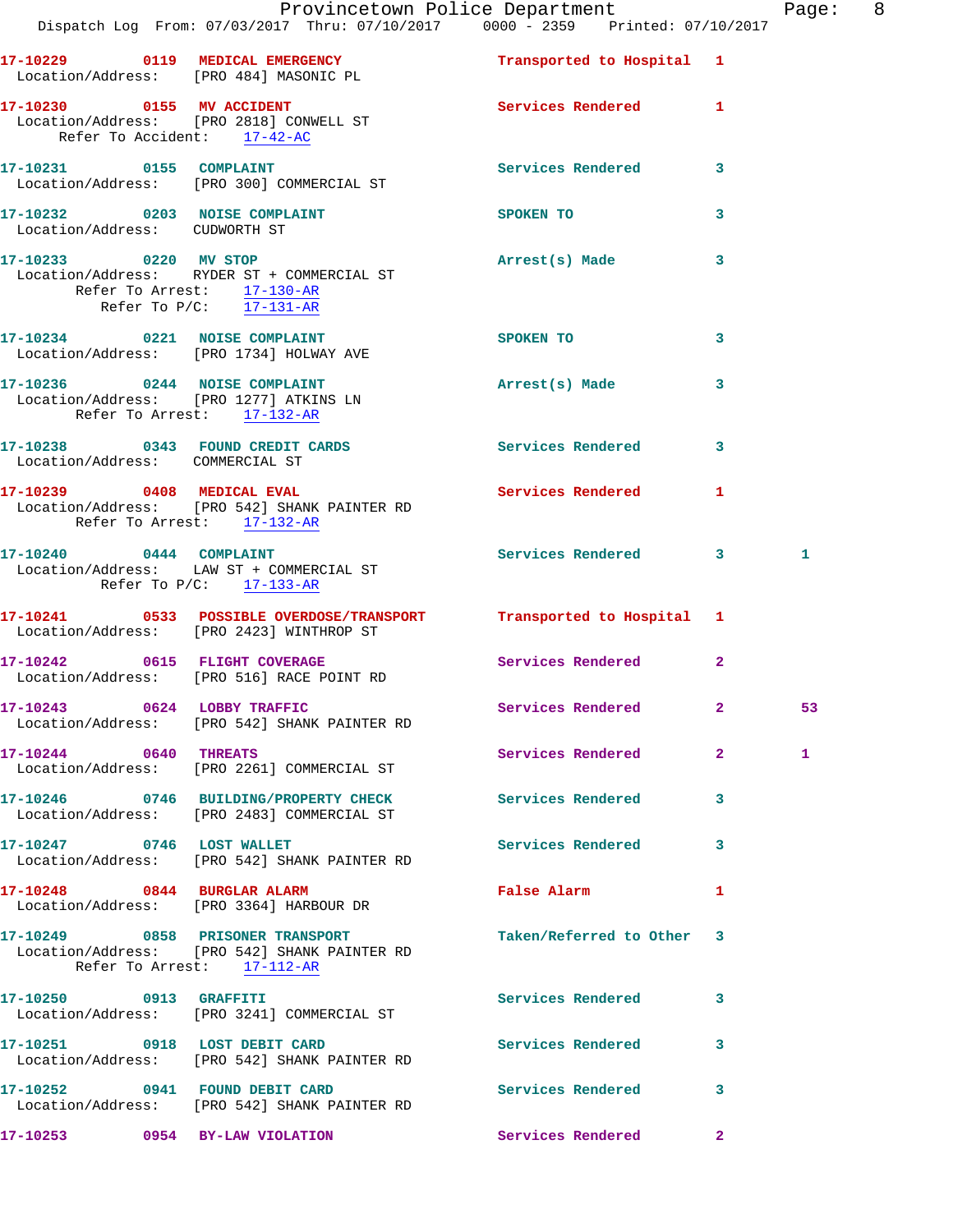|                                                              | Provincetown Police Department<br>Dispatch Log From: 07/03/2017 Thru: 07/10/2017 0000 - 2359 Printed: 07/10/2017 |                            |              | Page: 9      |  |
|--------------------------------------------------------------|------------------------------------------------------------------------------------------------------------------|----------------------------|--------------|--------------|--|
|                                                              | Location/Address: [PRO 3111] GARFIELD ST                                                                         |                            |              |              |  |
|                                                              | 17-10254 1028 TRAFFIC CONTROL<br>Location/Address: CENTER ST + BRADFORD ST                                       | Services Rendered 3        |              | $\mathbf{1}$ |  |
| Location/Address: [PRO 3440] ROUTE 6                         | 17-10255 1107 MV OBSERVANCE / ASSIGNMENT Services Rendered 3                                                     |                            |              |              |  |
| Location/Address: [PRO 2513] ROUTE 6                         | 17-10256 1118 CITATION ISSUED SPEED                                                                              | Citation/Warning Issued 3  |              |              |  |
|                                                              | 17-10257 1137 PARK, WALK & TALK 1999 Services Rendered 2<br>Location/Address: [PRO 105] COMMERCIAL ST            |                            |              |              |  |
|                                                              | 17-10258 1145 LOST PURSE/PHONE<br>Location/Address: [PRO 542] SHANK PAINTER RD                                   | Services Rendered 3        |              |              |  |
|                                                              | 17-10259 1147 SERVE TRESPASS ORDER<br>Location/Address: [PRO 2343] BREWSTER ST                                   | BLDG/PROP Checked/Secure 2 |              |              |  |
|                                                              | 17-10260 1152 LOST IPHONE 5 Services Rendered 3<br>Location/Address: [PRO 542] SHANK PAINTER RD                  |                            |              |              |  |
|                                                              | 17-10261 1157 BIKE STOLEN<br>Location/Address: [PRO 182] COMMERCIAL ST                                           | Services Rendered          | $\mathbf{2}$ |              |  |
|                                                              | 17-10263 1219 LIFT ASSIST<br>Location/Address: [PRO 442] HARRY KEMP WAY                                          | Services Rendered          | $\mathbf{1}$ |              |  |
|                                                              | 17-10264 1225 LOST CREDIT CARD HOLDER Services Rendered 3<br>Location/Address: [PRO 542] SHANK PAINTER RD        |                            |              |              |  |
|                                                              | 17-10266 1302 BUILDING/PROPERTY CHECK<br>Location/Address: [PRO 3033] COMMERCIAL ST                              | BLDG/PROP Checked/Secure 3 |              |              |  |
| Refer To Arrest: 17-127-AR                                   | 17-10267 1317 PRISONER TRANSPORT<br>Location/Address: [PRO 542] SHANK PAINTER RD                                 | Services Rendered 3        |              |              |  |
|                                                              | 17-10268 1320 VERBAL CROSSWALK<br>Location/Address: PRINCE ST + BRADFORD ST                                      | <b>VERBAL WARNING</b>      | 3            |              |  |
| 17-10269 1328 SHOPLIFTING                                    | Location/Address: [PRO 1714] COMMERCIAL ST                                                                       | Services Rendered          | 3            |              |  |
|                                                              | 17-10270 1354 MV MISSING/LOCATED<br>Location/Address: [PRO 517] RACE POINT RD                                    | Services Rendered 2        |              | 1            |  |
|                                                              | 17-10271 1410 LOST LICENSE AND CARDS<br>Location/Address: [PRO 542] SHANK PAINTER RD                             | Services Rendered          | 3            |              |  |
|                                                              | 17-10273 1422 LOST DRIVER'S LICENSE<br>Location/Address: [PRO 542] SHANK PAINTER RD                              | Services Rendered          | 3            |              |  |
|                                                              | 17-10274 1427 LOST DRIVER'S LICENSE<br>Location/Address: [PRO 542] SHANK PAINTER RD                              | Services Rendered          | 3            |              |  |
| 17-10275 1427 SERVE PAPERWORK                                | Location/Address: [PRO 3392] COMMERCIAL ST                                                                       | Services Rendered          | 3            |              |  |
|                                                              | 17-10276 1540 BUILDING/PROPERTY CHECK<br>Location/Address: [PRO 1778] SHANK PAINTER RD                           | BLDG/PROP Checked/Secure 3 |              |              |  |
|                                                              | 17-10277 1544 BUILDING/PROPERTY CHECK<br>Location/Address: [PRO 519] RACE POINT RD                               | BLDG/PROP Checked/Secure 3 |              |              |  |
| 17-10300 1600 LOST WALLET<br>Location/Address: COMMERCIAL ST |                                                                                                                  | Services Rendered 3        |              |              |  |
|                                                              | 17-10278 1605 ANIMAL CALL/DOG BIT<br>Location/Address: [PRO 1557] COMMERCIAL ST                                  | SPOKEN TO                  | $\mathbf{2}$ |              |  |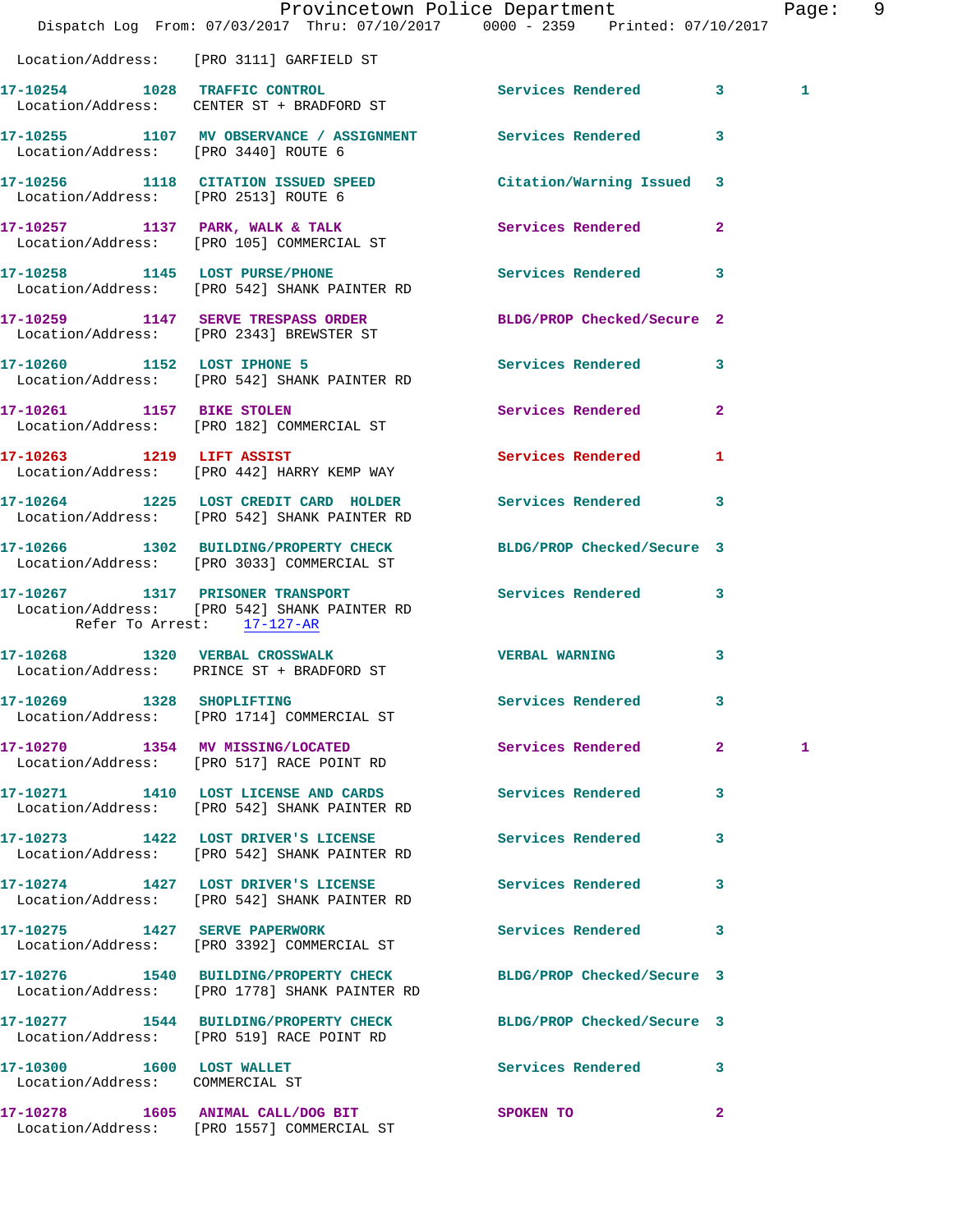|                                                                   | Dispatch Log From: 07/03/2017 Thru: 07/10/2017 0000 - 2359 Printed: 07/10/2017                                |                          |                |
|-------------------------------------------------------------------|---------------------------------------------------------------------------------------------------------------|--------------------------|----------------|
|                                                                   | 17-10279 1606 ANIMAL CALL/HORSE<br>Location/Address: [PRO 3053] WEST VINE ST                                  | <b>Services Rendered</b> | $\overline{a}$ |
|                                                                   | 17-10280 1609 MV ACCIDENT<br>Location/Address: [PRO 285] COMMERCIAL ST                                        | SPOKEN TO                | 1              |
| 17-10282 1719 COMPLAINT                                           | Location/Address: [PRO 105] COMMERCIAL ST                                                                     | Services Rendered        | 3              |
| Location/Address: [PRO 521] ROUTE 6<br>Refer To Arrest: 17-112-AR | 17-10283 1724 FOLLOW UP/BELONGINGS                                                                            | <b>Services Rendered</b> | $\overline{2}$ |
|                                                                   | 17-10284 1739 MEDICAL EMERGENCY/S.O.B. Transported to Hospital<br>Location/Address: [PRO 440] HARRY KEMP WAY  |                          | 1              |
| 17-10286 1819 COMPLAINT                                           | Location/Address: [PRO 3276] COMMERCIAL ST                                                                    | Services Rendered        | 3              |
|                                                                   | 17-10287 1838 911-TTY TEST CALL<br>Location/Address: [PRO 542] SHANK PAINTER RD                               | Services Rendered        | 1              |
|                                                                   | 17-10288 1838 MEDICAL EMERGENCY/ARM<br>Location/Address: [PRO 1017] NELSON AVE                                | Services Rendered        | 1              |
|                                                                   | 17-10290 1916 COMPLAINT-DRONE<br>Location/Address: [PRO 2559] COMMERCIAL ST                                   | No Action Required       | 3              |
|                                                                   | 17-10291 2023 BY-LAW VIOLATION<br>Location/Address: [PRO 105] COMMERCIAL ST                                   | <b>SPOKEN TO</b>         | $\overline{a}$ |
| Location/Address: COMMERCIAL ST                                   | 17-10292 2031 MEDICAL EMERGENCY/PASSING OUT Transported to Hospital                                           |                          | 1              |
|                                                                   | 17-10293 2047 MEDICAL EMERGENCY<br>Location/Address: [PRO 526] RYDER ST EXT                                   | Transported to Hospital  | 1              |
|                                                                   | 17-10294 2117 ANIMAL CALL/LOOSE DOG<br>Location/Address: [PRO 711] BRADFORD ST                                | Services Rendered        | 2              |
| Location/Address: COMMERCIAL ST                                   | 17-10296 2128 ASSIST AGENCY / EASTHAM PD Could Not Locate                                                     |                          | 3              |
| 17-10297 2148 COMPLAINT                                           | Location/Address: [PRO 3276] COMMERCIAL ST                                                                    | SPOKEN TO                | 3              |
| 17-10298 2201 MV COMPLAINT                                        | Location/Address: [PRO 75] CAPTAIN BERTIES WAY<br>Refer To Arrest: 17-134-AR                                  | Arrest(s) Made           | $\mathbf{2}$   |
| 17-10299 2301 MEDICAL/EVAL                                        | Location/Address: [PRO 542] SHANK PAINTER RD<br>Refer To Arrest: 17-134-AR                                    | <b>Services Rendered</b> | 1              |
|                                                                   | 17-10301 2319 BY-LAW VIOLATION<br>Location/Address: [PRO 526] RYDER ST EXT                                    | Services Rendered        | 2              |
|                                                                   | 17-10302 2328 MEDICAL EMERGENCY<br>Location/Address: [PRO 542] SHANK PAINTER RD<br>Refer To Arrest: 17-134-AR | <b>PATIENT REFUSAL</b>   | 1              |
| 17-10305 2354 MV DISABLED                                         | Location/Address: [PRO 2499] RACE POINT RD                                                                    | Services Rendered        | $\mathbf{2}$   |
| 17-10306 2355 MV DISABLED                                         | Location/Address: BRADFORD ST + FRANKLIN ST                                                                   | <b>Services Rendered</b> | $\mathbf{2}$   |

**For Date: 07/06/2017 - Thursday**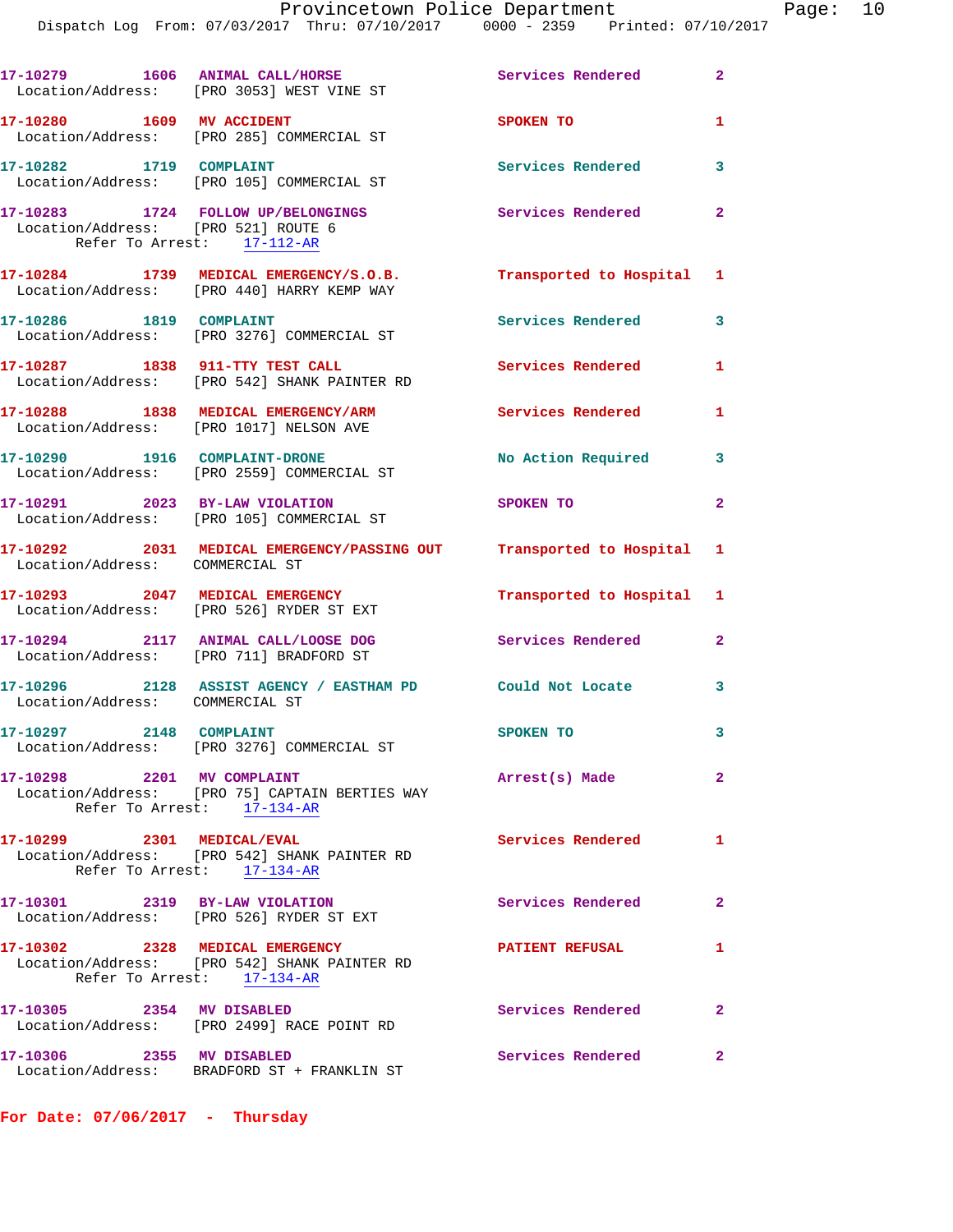|                                                                |                                                                                       | Provincetown Police Department<br>Dispatch Log From: 07/03/2017 Thru: 07/10/2017 0000 - 2359 Printed: 07/10/2017 | Page: 11 |  |
|----------------------------------------------------------------|---------------------------------------------------------------------------------------|------------------------------------------------------------------------------------------------------------------|----------|--|
|                                                                | 17-10308 0000 LOBBY TRAFFIC<br>Location/Address: [PRO 542] SHANK PAINTER RD           | Services Rendered 2                                                                                              | 46       |  |
|                                                                | Location/Address: [PRO 182] COMMERCIAL ST                                             | 17-10307 0004 BUILDING/PROPERTY CHECK BLDG/PROP Checked/Secure 3                                                 |          |  |
|                                                                |                                                                                       | 17-10309 0058 BUILDING/PROPERTY CHECK BLDG/PROP Checked/Secure 3<br>Location/Address: [PRO 105] COMMERCIAL ST    |          |  |
|                                                                | 17-10310 0113 BUILDING/PROPERTY CHECK<br>Location/Address: [PRO 3259] MACMILLAN WHARF | BLDG/PROP Checked/Secure 3                                                                                       |          |  |
| Refer To Arrest: 17-134-AR                                     | 17-10311 0146 MEDICAL EMERGENCY<br>Location/Address: [PRO 542] SHANK PAINTER RD       | Transported to Hospital 1                                                                                        |          |  |
|                                                                | 17-10312 0155 NOISE COMPLAINT<br>Location/Address: [PRO 1331] COMMERCIAL ST           | Services Rendered 3                                                                                              |          |  |
| Location/Address: COMMERCIAL ST                                |                                                                                       | 17-10317 0230 FOUND SAMSUNG PHONE Services Rendered 3                                                            |          |  |
|                                                                | 17-10314 0322 MEDICAL EMERGENCY<br>Location/Address: [PRO 542] SHANK PAINTER RD       | Transported to Hospital 1                                                                                        |          |  |
| Location/Address: [OT 8] PARK ST<br>Refer To Arrest: 17-134-AR | 17-10315 0358 SERVICE CALL                                                            | Services Rendered 3                                                                                              |          |  |
| Location/Address: [PRO 37] BRADFORD ST                         |                                                                                       | 17-10316 0414 BUILDING/PROPERTY CHECK BLDG/PROP Checked/Secure 3                                                 |          |  |
|                                                                | 17-10320 0505 MV COMPLAINT<br>Location/Address: [PRO 1509] BRADFORD ST                | Services Rendered<br>$\mathbf{2}$                                                                                |          |  |
| 17-10321 0520 COMPLAINT<br>Location/Address: RYDER ST          |                                                                                       | Services Rendered 3                                                                                              |          |  |
|                                                                | 17-10322 0612 BUILDING/PROPERTY CHECK<br>Location/Address: [PRO 433] RYDER ST EXT     | Services Rendered<br>$\mathbf{3}$                                                                                |          |  |
|                                                                | 17-10323 0756 FLIGHT COVERAGE<br>Location/Address: [PRO 516] RACE POINT RD            | Services Rendered 2                                                                                              |          |  |
|                                                                | Location/Address: [PRO 542] SHANK PAINTER RD<br>Refer To Arrest: 17-134-AR            | 17-10324 0759 PRISONER TRANSPORT TAN Taken/Referred to Other 3                                                   |          |  |
|                                                                | 17-10327 0853 DOCTOR-ORDERED TRANSPORT<br>Location/Address: [PRO 440] HARRY KEMP WAY  | Transported to Hospital 1                                                                                        |          |  |
|                                                                | Location/Address: [PRO 3259] MACMILLAN WHARF                                          | 17-10328 0926 BUILDING/PROPERTY CHECK Services Rendered<br>$\mathbf{3}$                                          |          |  |
| Location/Address: [PRO 3440] ROUTE 6                           |                                                                                       | 17-10329 0933 MV OBSERVANCE / ASSIGNMENT Services Rendered 3                                                     |          |  |
| Location/Address: [PRO 2513] ROUTE 6                           | 17-10330 0937 VERBAL SPEED                                                            | <b>VERBAL WARNING</b><br>$\mathbf{3}$                                                                            |          |  |
|                                                                | 17-10331 1002 LOST WALLET<br>Location/Address: [PRO 3296] SHANK PAINTER RD            | Services Rendered 3                                                                                              |          |  |
|                                                                | Location/Address: [PRO 526] RYDER ST EXT                                              | 17-10332 1030 BUILDING/PROPERTY CHECK Services Rendered<br>$\overline{\mathbf{3}}$                               |          |  |
|                                                                | Location/Address: [PRO 433] RYDER ST EXT                                              | 17-10333 1031 BUILDING/PROPERTY CHECK Services Rendered 3                                                        |          |  |
| Location/Address: [PRO 37] BRADFORD ST                         |                                                                                       | 17-10334 1039 PROPERTY DAMAGE COMPLAINT Services Rendered 3                                                      |          |  |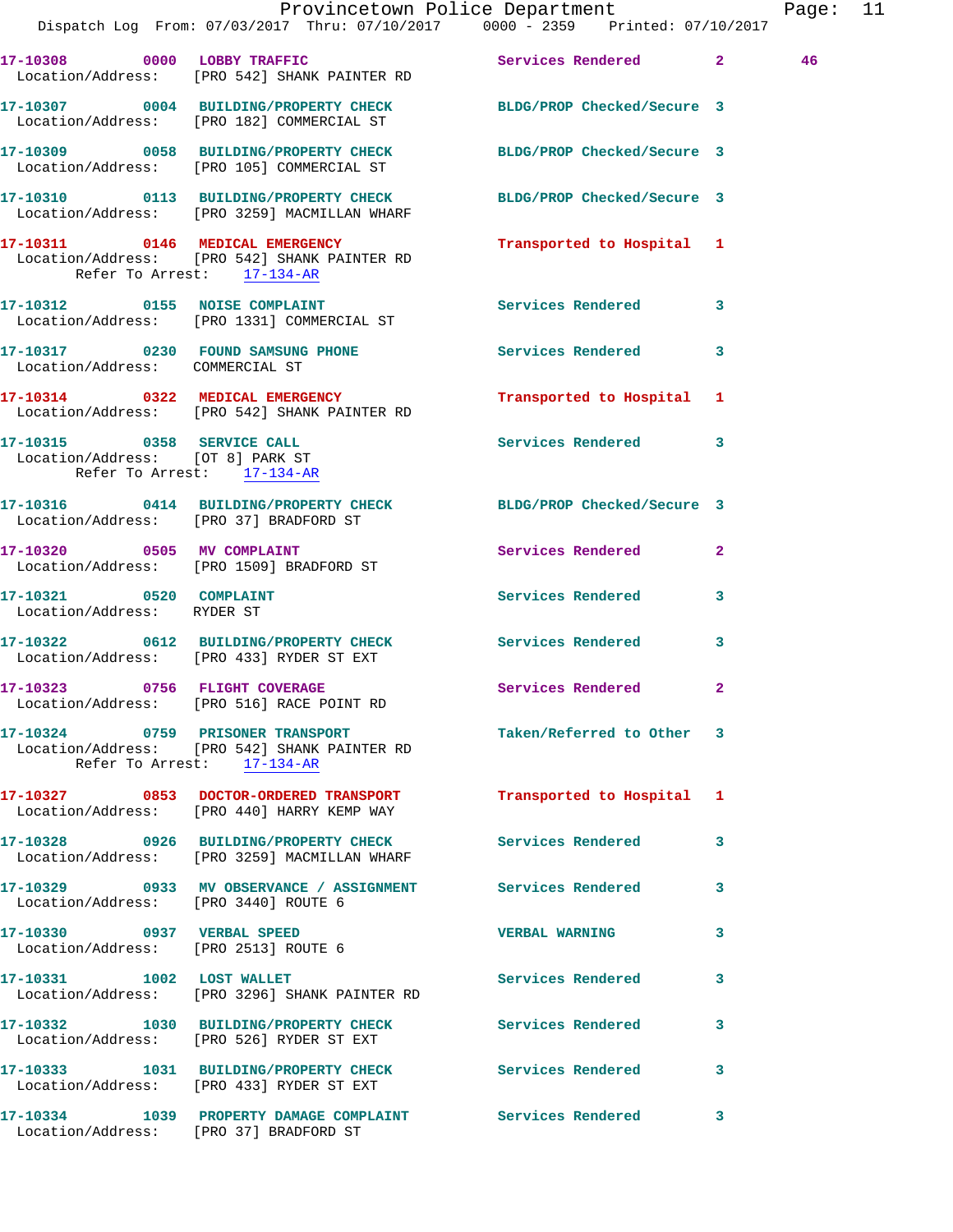**17-10335 1051 BIKE ACCIDENT/TRANSPORT Transported to Hospital 2**  Location/Address: [PRO 858] COMMERCIAL ST **17-10336 1103 TRAFFIC CONTROL Unfounded 3**  Location/Address: [PRO 165] COMMERCIAL ST **17-10337 1126 PARK, WALK & TALK Services Rendered 2**  Location/Address: [PRO 105] COMMERCIAL ST **17-10339 1155 PARKED MV COMPLAINT Services Rendered 2**  Location/Address: RYDER ST + COMMERCIAL ST **17-10340 1156 TRIP AND FALL Services Rendered 1**  Location/Address: [PRO 3231] BRADFORD ST **17-10341 1200 COURT RUN Services Rendered 3**  Location/Address: [PRO 542] SHANK PAINTER RD 17-10342 1231 FOUND SUNGLASSES **120 Services Rendered** 3 Location/Address: [PRO 542] SHANK PAINTER RD **17-10343 1235 PROPERTY DAMAGE Services Rendered 3**  Location/Address: BRADFORD ST **17-10344 1328 VERBAL SPEED/SEATBELT VERBAL WARNING 3**  Location/Address: [PRO 2521] ROUTE 6 **17-10345 1331 BUILDING/PROPERTY CHECK BLDG/PROP Checked/Secure 3**  Location/Address: [PRO 3033] COMMERCIAL ST **17-10346 1331 BY-LAW VIOLATION Services Rendered 2**  Location/Address: [PRO 2577] BRADFORD ST **17-10347 1406 DISTURBANCE Services Rendered 1**  Location/Address: [PRO 3405] COMMERCIAL ST **17-10348 1408 DRONE USE Services Rendered 2**  Location/Address: [PRO 106] COMMERCIAL ST **17-10349 1447 MEDICAL EMERGENCY/ABD PAIN Transported to Hospital 1**  Location/Address: [PRO 3670] SHANK PAINTER RD **17-10350 1450 CITATION SPEED Citation/Warning Issued 3**  Location/Address: [PRO 2519] ROUTE 6 **17-10351 1454 ID LOST Services Rendered 3**  Location/Address: [PRO 542] SHANK PAINTER RD 17-10352 1458 SERVE WARRANT Services Rendered 3 Location/Address: [PRO 1952] COMMERCIAL ST **17-10353 1508 MV STOP VERBAL WARNING 3**  Location/Address: [PRO 2490] PROVINCELANDS RD **17-10354 1520 MV COMPLAINT/ERRATIC OP Could Not Locate 2**  Location/Address: [PRO 2521] ROUTE 6 **17-10355 1528 ASSIST AGENCY / MUTUAL AID Services Rendered 3**  Location/Address: [PRO 2490] PROVINCELANDS RD **17-10356 1536 LOST HONDA ELEMENT KEY Services Rendered 3**  Location/Address: [PRO 542] SHANK PAINTER RD **17-10358 1545 ANIMAL/DOG VS DOG Could Not Locate 2**  Location/Address: [PRO 377] COMMERCIAL ST **17-10359 1604 MV OBSERVANCE / ASSIGNMENT Services Rendered 3**  Location/Address: [PRO 2521] ROUTE 6

**17-10360 1624 MEDICAL EMERGENCY/D.O.T. Transported to Hospital 1**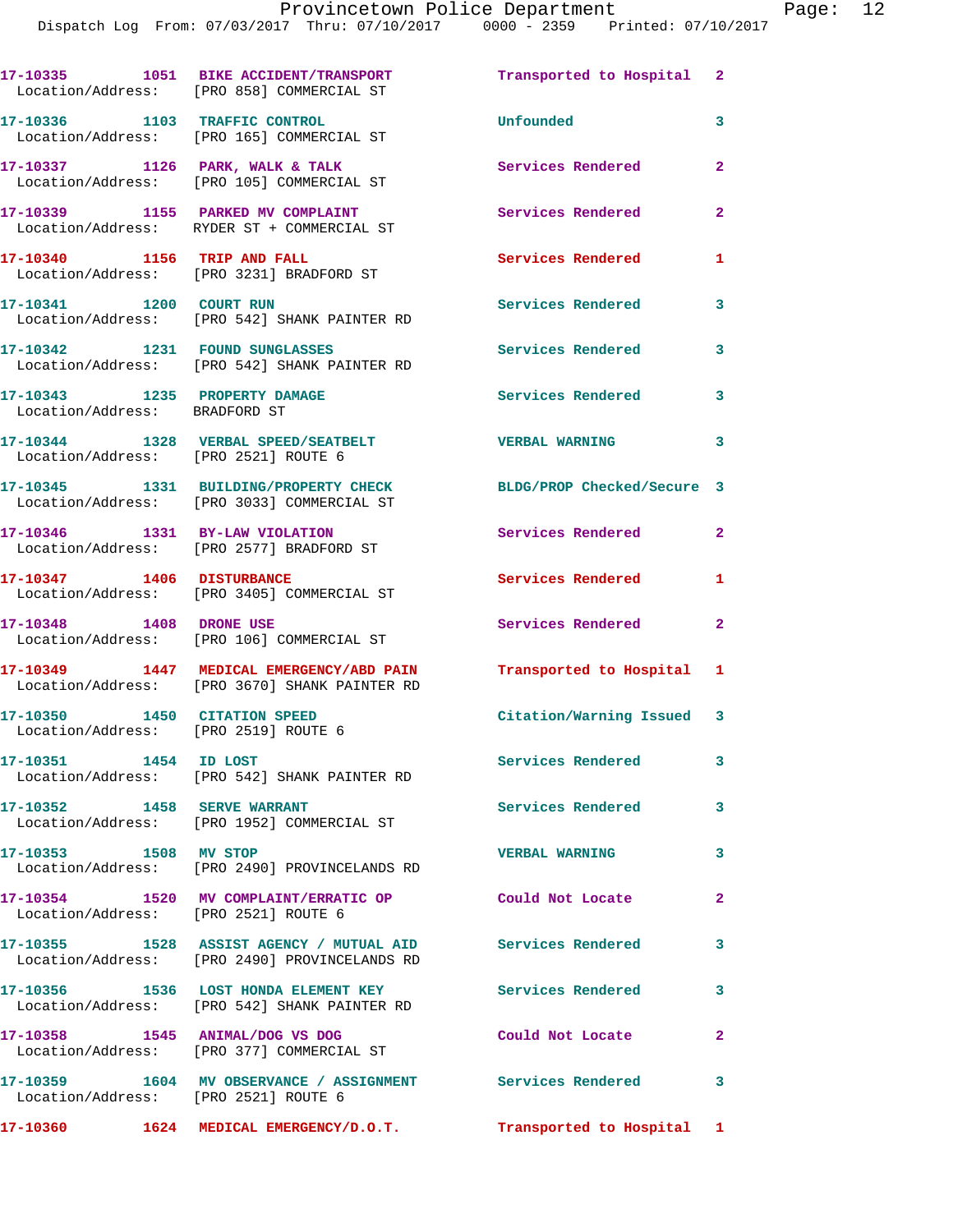|                                                                | Dispatch Log From: 07/03/2017 Thru: 07/10/2017 0000 - 2359 Printed: 07/10/2017                                | Provincetown Police Department | Page: 13                |  |
|----------------------------------------------------------------|---------------------------------------------------------------------------------------------------------------|--------------------------------|-------------------------|--|
|                                                                | Location/Address: [PRO 440] HARRY KEMP WAY                                                                    |                                |                         |  |
|                                                                | 17-10361 1627 ANIMAL CALL/DOG IN CAR Services Rendered 2<br>Location/Address: [PRO 440] HARRY KEMP WAY        |                                |                         |  |
| 17-10362 1631 MV STOP                                          | Location/Address: [PRO 2513] ROUTE 6                                                                          | VERBAL WARNING 3               |                         |  |
|                                                                | 17-10363 1644 AIRCRAFT/DRONE<br>Location/Address: [PRO 444] HIGH POLE HILL                                    | Services Rendered              | $\overline{2}$          |  |
|                                                                | 17-10364 1650 BUILDING/PROPERTY CHECK Services Rendered 3<br>Location/Address: [PRO 564] BAYBERRY AVE         |                                |                         |  |
|                                                                | 17-10365 1708 BUILDING/PROPERTY CHECK<br>Location/Address: [PRO 3259] MACMILLAN WHARF                         | <b>Services Rendered</b>       | $\mathbf{3}$            |  |
|                                                                | 17-10366 1749 BUILDING/PROPERTY CHECK Services Rendered 3<br>Location/Address: [PRO 2898] JEROME SMITH RD     |                                |                         |  |
|                                                                | 17-10367 1753 MV HIT & RUN<br>Location/Address: FREEMAN ST + COMMERCIAL ST                                    | Could Not Locate               | $\mathbf{2}$            |  |
| Refer To Accident: 17-43-AC                                    | 17-10368 1804 M/V VS PED/MEDICAL CALL <b>PATIENT REFUSAL</b><br>Location/Address: [PRO 208] COMMERCIAL ST     |                                | 1                       |  |
|                                                                | 17-10369 1859 COMPLAINT<br>Location/Address: [PRO 221] COMMERCIAL ST                                          | Peace Restored                 | $\mathbf{3}$            |  |
|                                                                | 17-10370 1910 NOISE COMPLAINT<br>Location/Address: [PRO 146] COMMERCIAL ST                                    | Services Rendered 3            |                         |  |
| 17-10371 1914 TRESPASS<br>Location/Address: [PRO 79] CARVER ST |                                                                                                               | <b>GONE ON ARRIVAL</b>         | $\overline{2}$          |  |
|                                                                | 17-10373 1923 COMPLAINT-STOLEN CELLPHONE Services Rendered<br>Location/Address: [PRO 221] COMMERCIAL ST       |                                | $\mathbf{3}$            |  |
|                                                                | 17-10374 1937 SERVE WARRANT<br>Location/Address: [PRO 3033] COMMERCIAL ST<br>Refer To Arrest: 17-135-AR       | Arrest(s) Made                 | $\mathbf{3}$            |  |
| Location/Address: [PRO 507] PEARL ST                           | 17-10376 2021 ASSIST AGENCY / MUTUAL AID Could Not Locate                                                     |                                | 3                       |  |
|                                                                | 17-10378 2035 PARKING COMPLAINT / GENERAL No Action Required<br>Location/Address: [PRO 2105] STANDISH ST      |                                | $\overline{\mathbf{3}}$ |  |
|                                                                | 17-10379 2124 FOLLOW UP<br>Location/Address: [PRO 3033] COMMERCIAL ST                                         | Services Rendered              | $\mathbf{2}$            |  |
|                                                                | 17-10380 2147 NOISE COMPLAINT<br>Location/Address: [PRO 394] COMMERCIAL ST                                    | SPOKEN TO                      | 3                       |  |
|                                                                | 17-10381 2150 BUILDING/PROPERTY CHECK BLDG/PROP Checked/Secure 3<br>Location/Address: [PRO 175] COMMERCIAL ST |                                |                         |  |
| 17-10382 2237 COMPLAINT                                        | Location/Address: [PRO 208] COMMERCIAL ST                                                                     | Services Rendered 3            |                         |  |
|                                                                | 17-10383 2309 BUILDING/PROPERTY CHECK<br>Location/Address: [PRO 526] RYDER ST EXT                             | BLDG/PROP Checked/Secure 3     |                         |  |
|                                                                | 17-10384 2337 BUILDING/PROPERTY CHECK BLDG/PROP Checked/Secure 3<br>Location/Address: [PRO 105] COMMERCIAL ST |                                |                         |  |
| For Date: 07/07/2017 - Friday                                  |                                                                                                               |                                |                         |  |

**17-10393 0000 LOBBY TRAFFIC Services Rendered 2 23**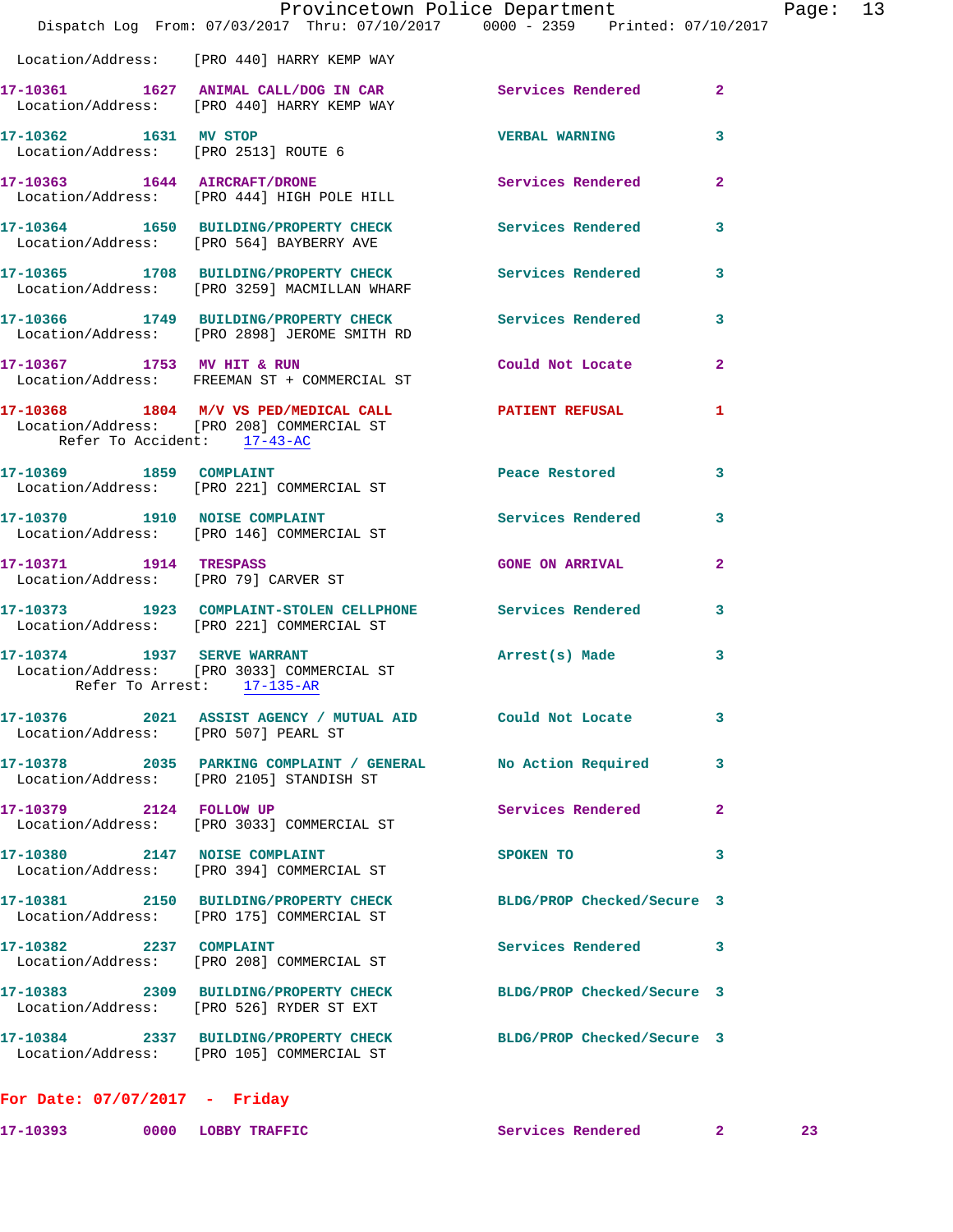|                                                      | Dispatch Log From: 07/03/2017 Thru: 07/10/2017 0000 - 2359 Printed: 07/10/2017                                                                           | Provincetown Police Department Page: 14 |              |   |  |
|------------------------------------------------------|----------------------------------------------------------------------------------------------------------------------------------------------------------|-----------------------------------------|--------------|---|--|
|                                                      | Location/Address: [PRO 542] SHANK PAINTER RD                                                                                                             |                                         |              |   |  |
|                                                      | 17-10386 0017 911 GENERAL<br>Location/Address: [PRO 208] COMMERCIAL ST                                                                                   | GONE ON ARRIVAL 1                       |              |   |  |
|                                                      | 17-10385 0018 BUILDING/PROPERTY CHECK BLDG/PROP Checked/Secure 3<br>Location/Address: [PRO 3259] MACMILLAN WHARF                                         |                                         |              |   |  |
| 17-10387 0027 TRESPASS<br>Refer To $P/C$ : 17-136-AR | Location/Address: [PRO 484] MASONIC PL                                                                                                                   | Services Rendered 2                     |              |   |  |
|                                                      | 17-10388 0046 BUILDING/PROPERTY CHECK Services Rendered 3<br>Location/Address: [PRO 1023] NICKERSON ST                                                   |                                         |              |   |  |
|                                                      | 17-10389 0058 911 GENERAL<br>Location/Address: [PRO 208] COMMERCIAL ST                                                                                   | Could Not Locate 1                      |              |   |  |
| Location/Address: [PRO 94] BRADFORD ST               | 17-10390 0210 MV OBSERVANCE / ASSIGNMENT Services Rendered 3                                                                                             |                                         |              |   |  |
| Location/Address: CUDWORTH ST                        | 17-10391 0227 NOISE COMPLAINT                                                                                                                            | SPOKEN TO                               | 3            |   |  |
| Refer To Arrest: 17-137-AR                           | 17-10392 0342 ASSIST AGENCY / MUTUAL AID Arrest(s) Made 3<br>Location/Address: [PRO 542] SHANK PAINTER RD                                                |                                         |              |   |  |
|                                                      | 17-10394 0600 COMPLAINT<br>Location/Address: [PRO 210] COMMERCIAL ST                                                                                     | Services Rendered                       | 3            |   |  |
| 17-10395 0608 ALARM - FIRE                           | Location/Address: [PRO 2919] COMMERCIAL ST                                                                                                               | Services Rendered 1                     |              |   |  |
|                                                      | 17-10397 0721 DISORDERLY<br>Location/Address: [PRO 105] COMMERCIAL ST                                                                                    | Services Rendered 2                     |              |   |  |
| 17-10398 0734 PET PANTRY                             |                                                                                                                                                          |                                         | $\mathbf{3}$ |   |  |
|                                                      | 17-10399 0829 BURGLAR ALARM<br>Location/Address: [PRO 1671] MASONIC PL                                                                                   | False Alarm                             | 1            |   |  |
|                                                      | 17-10400 0832 PRISONER TRANSPORT<br>Location/Address: [PRO 542] SHANK PAINTER RD<br>Refer To Arrest: $\frac{17-135-AR}{2}$<br>Refer To Arrest: 17-137-AR | Taken/Referred to Other 3               |              |   |  |
| Location/Address: [PRO 3440] ROUTE 6                 | 17-10402 0916 MV OBSERVANCE / ASSIGNMENT Services Rendered                                                                                               |                                         | 3            |   |  |
|                                                      | 17-10403 1017 PARKED TRUCK COMPLAINT<br>Location/Address: [PRO 149] COMMERCIAL ST                                                                        | Services Rendered 2                     |              | 1 |  |
|                                                      | 17-10404 1041 BUILDING/PROPERTY CHECK<br>Location/Address: [PRO 3430] COMMERCIAL ST                                                                      | BLDG/PROP Checked/Secure 3              |              |   |  |
|                                                      | 17-10405 1112 BUILDING/PROPERTY CHECK BLDG/PROP Checked/Secure 3<br>Location/Address: [PRO 2540] RACE POINT RD                                           |                                         |              |   |  |
|                                                      | 17-10406 1125 FOLLOW UP<br>Location/Address: [PRO 1655] BRADFORD ST                                                                                      | Could Not Locate                        | $\mathbf{2}$ |   |  |
|                                                      | 17-10407 1132 STOLEN ITEM BOLO<br>Location/Address: [PRO 542] SHANK PAINTER RD                                                                           | <b>Services Rendered</b>                | 3            |   |  |
|                                                      | 17-10409 1227 NAUSEA/TRANSPORT<br>Location/Address: [PRO 2885] COMMERCIAL ST                                                                             | Transported to Hospital 1               |              |   |  |
|                                                      | 17-10408 1229 BUILDING/PROPERTY CHECK<br>Location/Address: [PRO 3259] MACMILLAN WHARF                                                                    | BLDG/PROP Checked/Secure 3              |              |   |  |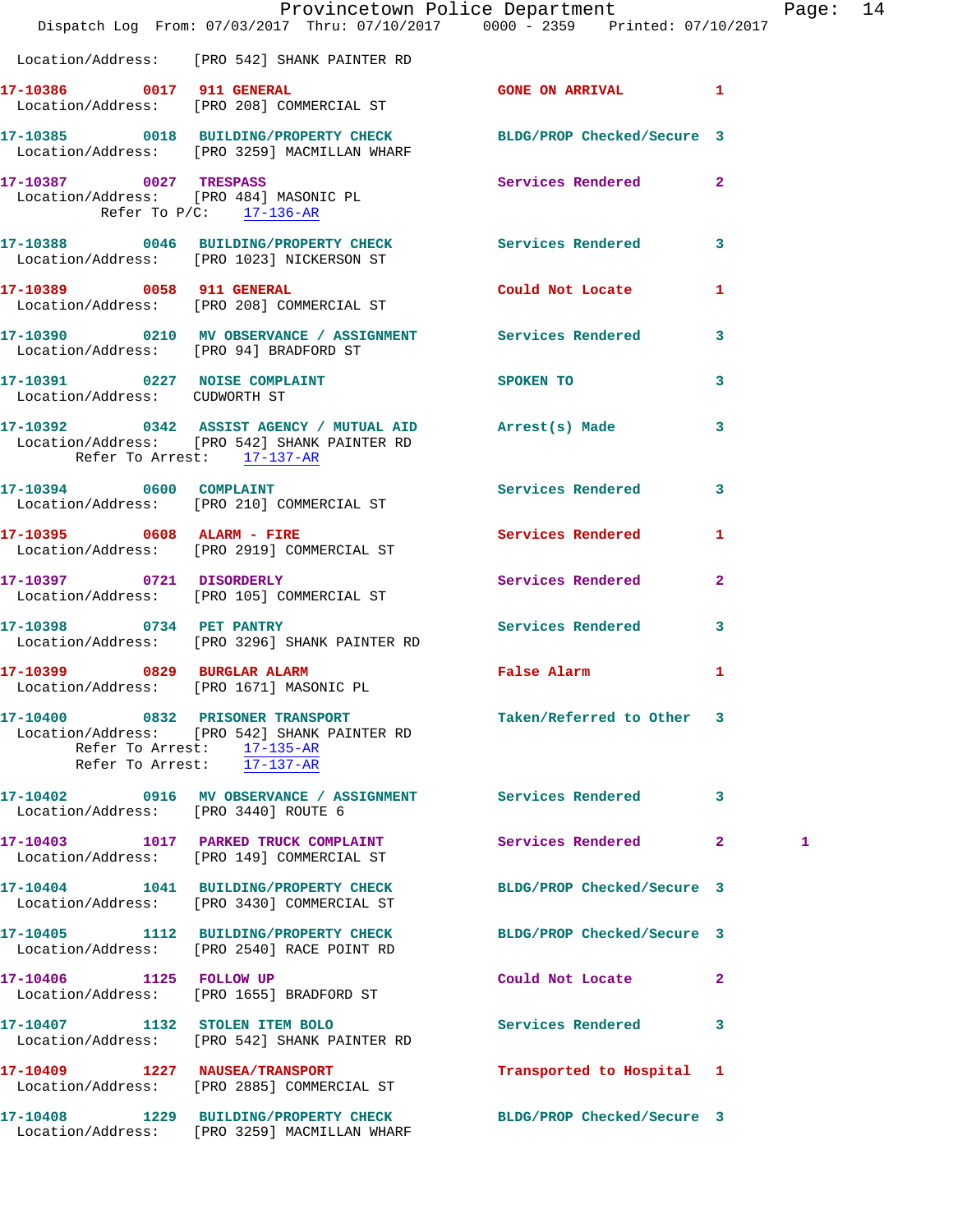Dispatch Log From: 07/03/2017 Thru: 07/10/2017 0000 - 2359 Printed: 07/10/2017

|                                   | 17-10412 1310 BUILDING/PROPERTY CHECK BLDG/PROP Checked/Secure 3<br>Location/Address: [PRO 2483] COMMERCIAL ST |                            |                |              |
|-----------------------------------|----------------------------------------------------------------------------------------------------------------|----------------------------|----------------|--------------|
|                                   | 17-10414 1311 MV SPEEDING COMPLAINT Services Rendered<br>Location/Address: RACE POINT RD + ROUTE 6             |                            | $\mathbf{2}$   |              |
|                                   | 17-10413 1313 MV OBSERVANCE / ASSIGNMENT Services Rendered 3<br>Location/Address: [PRO 106] COMMERCIAL ST      |                            |                |              |
|                                   | 17-10416   1430   MEDICAL EMERGENCY<br>Location/Address: [PRO 440] HARRY KEMP WAY                              | Transported to Hospital 1  |                |              |
|                                   | 17-10417 1433 PARKING COMPLAINT / GENERAL No Action Required<br>Location/Address: [PRO 569] WINSLOW ST         |                            | 3              |              |
|                                   | 17-10419 1558 MV OBSERVANCE / ASSIGNMENT Services Rendered<br>Location/Address: [PRO 537] SHANK PAINTER RD     |                            | 3              |              |
|                                   | 17-10420   1603   ALARM - FIRE<br>Location/Address: [PRO 312] COMMERCIAL ST                                    | Services Rendered          | 1              |              |
|                                   | 17-10421 1607 FOLLOW UP<br>Location/Address: [PRO 3405] COMMERCIAL ST                                          | Services Rendered          | $\overline{2}$ |              |
| 17-10422 1658 ALARM - FIRE        | Location/Address: [PRO 3671] COMMERCIAL ST                                                                     | No Action Required         | 1              |              |
|                                   | 17-10423 1711 ANIMAL CALL<br>Location/Address: [PRO 1025] NICKERSON ST                                         | Services Rendered          | $\overline{a}$ |              |
|                                   | 17-10425 1921 PARK, WALK & TALK 2008 Services Rendered<br>Location/Address: [PRO 105] COMMERCIAL ST            |                            | $\mathbf{2}$   |              |
| Location/Address: COMMERCIAL ST   | 17-10426 1942 BOAT/HARBORMASTER                                                                                | Taken/Referred to Other 2  |                | $\mathbf{2}$ |
| Location/Address: JEROME SMITH RD | 17-10427 2019 MEDICAL/IP<br>Refer To $P/C$ : 17-139-AR                                                         | Transported to Hospital 1  |                |              |
|                                   | 17-10428 2026 MV OBSERVANCE / ASSIGNMENT Services Rendered 3<br>Location/Address: BRADFORD ST + STANDISH ST    |                            |                |              |
|                                   | 17-10430 2124 BUILDING/PROPERTY CHECK BLDG/PROP Checked/Secure 3<br>Location/Address: [PRO 519] RACE POINT RD  |                            |                |              |
| 17-10431 2127 FOLLOW UP           | Location/Address: [PRO 3276] COMMERCIAL ST                                                                     | Services Rendered          | 2              |              |
| 17-10432 2211 BAR CHECK           | Location/Address: [PRO 312] COMMERCIAL ST                                                                      | Services Rendered          | $\mathbf{2}$   |              |
|                                   | 17-10433 2223 BUILDING/PROPERTY CHECK<br>Location/Address: [PRO 182] COMMERCIAL ST                             | BLDG/PROP Checked/Secure 3 |                |              |
| 17-10434 2300 BIKE ACCIDENT       | Location/Address: [PRO 63] BRADFORD ST EXT                                                                     | Transported to Hospital    | 2              |              |
|                                   | 17-10435 2341 MEDICAL EMERGENCY/FALL<br>Location/Address: [PRO 208] COMMERCIAL ST                              | Services Rendered          | 1              |              |
| For Date: $07/08/2017$ - Saturday |                                                                                                                |                            |                |              |
| 17-10450 0000 LOBBY TRAFFIC       | Location/Address: [PRO 542] SHANK PAINTER RD                                                                   | Services Rendered 2        |                | 22           |
|                                   | 17-10436 0010 BUILDING/PROPERTY CHECK                                                                          | BLDG/PROP Checked/Secure 3 |                |              |

Location/Address: [PRO 3259] MACMILLAN WHARF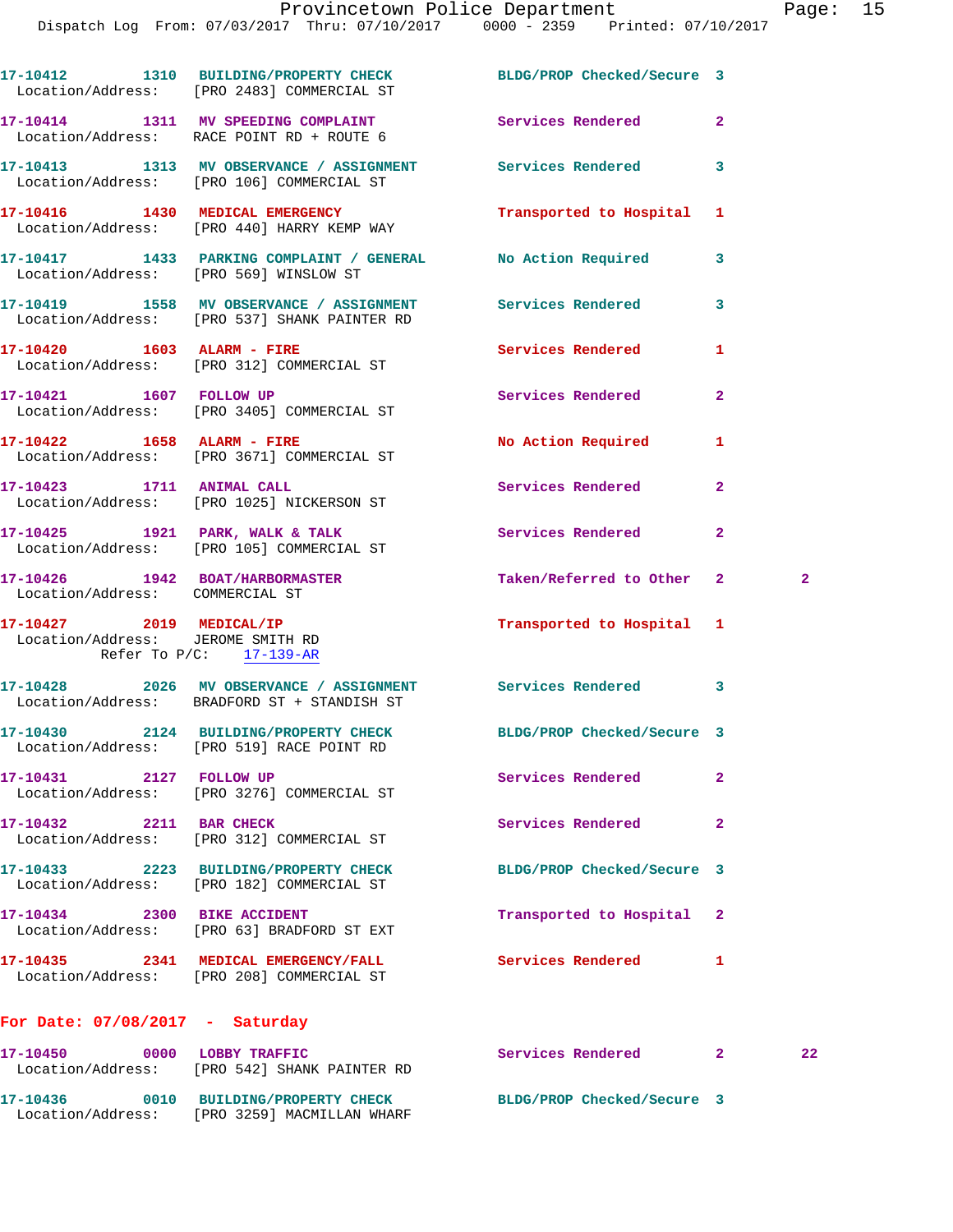|                                        | Provincetown Police Department Page: 16<br>Dispatch Log From: 07/03/2017 Thru: 07/10/2017 0000 - 2359 Printed: 07/10/2017 |                            |              |
|----------------------------------------|---------------------------------------------------------------------------------------------------------------------------|----------------------------|--------------|
|                                        | 17-10437 0010 BUILDING/PROPERTY CHECK BLDG/PROP Checked/Secure 3<br>Location/Address: [PRO 526] RYDER ST EXT              |                            |              |
| Location/Address: TIN PAN ALLEY RD     | 17-10439 0029 BAR CHECK                                                                                                   | BLDG/PROP Checked/Secure 2 |              |
|                                        | 17-10440 0039 BAR CHECK<br>Location/Address: [PRO 484] MASONIC PL                                                         | BLDG/PROP Checked/Secure 2 |              |
|                                        | 17-10441 0040 MV OBSERVANCE / ASSIGNMENT Services Rendered 3<br>Location/Address: BRADFORD ST + RYDER ST                  |                            |              |
|                                        | 17-10442 0047 MV STOP<br>Location/Address: BRADFORD ST + JOHNSON ST                                                       | <b>VERBAL WARNING</b>      | 3            |
|                                        | 17-10443   0117   COMPLAINT/HATE INCIDENT   Services Rendered<br>Location/Address: [PRO 3443] COMMERCIAL ST               |                            | 3            |
|                                        | 17-10444 0128 MV OBSERVANCE / ASSIGNMENT Services Rendered 3<br>Location/Address: [PRO 94] BRADFORD ST                    |                            |              |
|                                        | 17-10445 0148 MV OBSERVANCE / ASSIGNMENT Services Rendered 3<br>Location/Address: BRADFORD ST + HOWLAND ST                |                            |              |
|                                        | 17-10446 0150 MV STOP<br>Location/Address: BRADFORD ST + COMMERCIAL ST                                                    | <b>VERBAL WARNING</b>      | 3            |
|                                        | 17-10447 0157 MV OBSERVANCE / ASSIGNMENT Services Rendered 3<br>Location/Address: BRADFORD ST + HOWLAND ST                |                            |              |
|                                        | 17-10504 0200 FOUND CA D/L<br>Location: [PRO 3431] LOPES SQUARE                                                           | Services Rendered 3        |              |
| Location/Address: JOHNSON ST           | 17-10448 0202 DISTURBANCE                                                                                                 | Services Rendered 1        |              |
|                                        | 17-10449 0222 BUILDING/PROPERTY CHECK BLDG/PROP Checked/Secure 3<br>Location/Address: [PRO 2483] COMMERCIAL ST            |                            |              |
| Location/Address: PEARL ST             | 17-10451 0229 DISTURBANCE                                                                                                 | SPOKEN TO 1                |              |
|                                        | 17-10452 0353 BUILDING/PROPERTY CHECK<br>Location/Address: [PRO 545] SHANK PAINTER RD                                     | BLDG/PROP Checked/Secure 3 |              |
|                                        | 17-10453 0358 BUILDING/PROPERTY CHECK BLDG/PROP Checked/Secure 3<br>Location/Address: [PRO 1778] SHANK PAINTER RD         |                            |              |
| Location/Address: [PRO 58] BRADFORD ST | 17-10454 0423 BUILDING/PROPERTY CHECK BLDG/PROP Checked/Secure 3                                                          |                            |              |
|                                        | 17-10456  0500 ASSIST CITIZEN<br>Location/Address: [PRO 542] SHANK PAINTER RD                                             | No Action Required 3       |              |
|                                        | 17-10455 0523 B & E BURGLARY<br>Location/Address: [PRO 1952] COMMERCIAL ST<br>Refer To Arrest: 17-141-AR                  | Arrest(s) Made             | $\mathbf{2}$ |
| 17-10457 0545 VANDALISM                | Location/Address: [PRO 2115] WINSLOW ST                                                                                   | Services Rendered          | 3            |
| 17-10458 0714 BOAT STOLEN              | Location/Address: [PRO 2500] COMMERCIAL ST                                                                                | <b>Unfounded</b>           | $\mathbf{2}$ |
| Location/Address: RYDER ST             | 17-10459 0758 PARKED MV COMPLAINT                                                                                         | <b>Services Rendered</b>   | $\mathbf{2}$ |
|                                        | 17-10460 0803 LOST WALLET<br>Location/Address: [PRO 542] SHANK PAINTER RD                                                 | Services Rendered          | 3            |
| 17-10463 0909 CAT BITE                 |                                                                                                                           | Services Rendered 2        |              |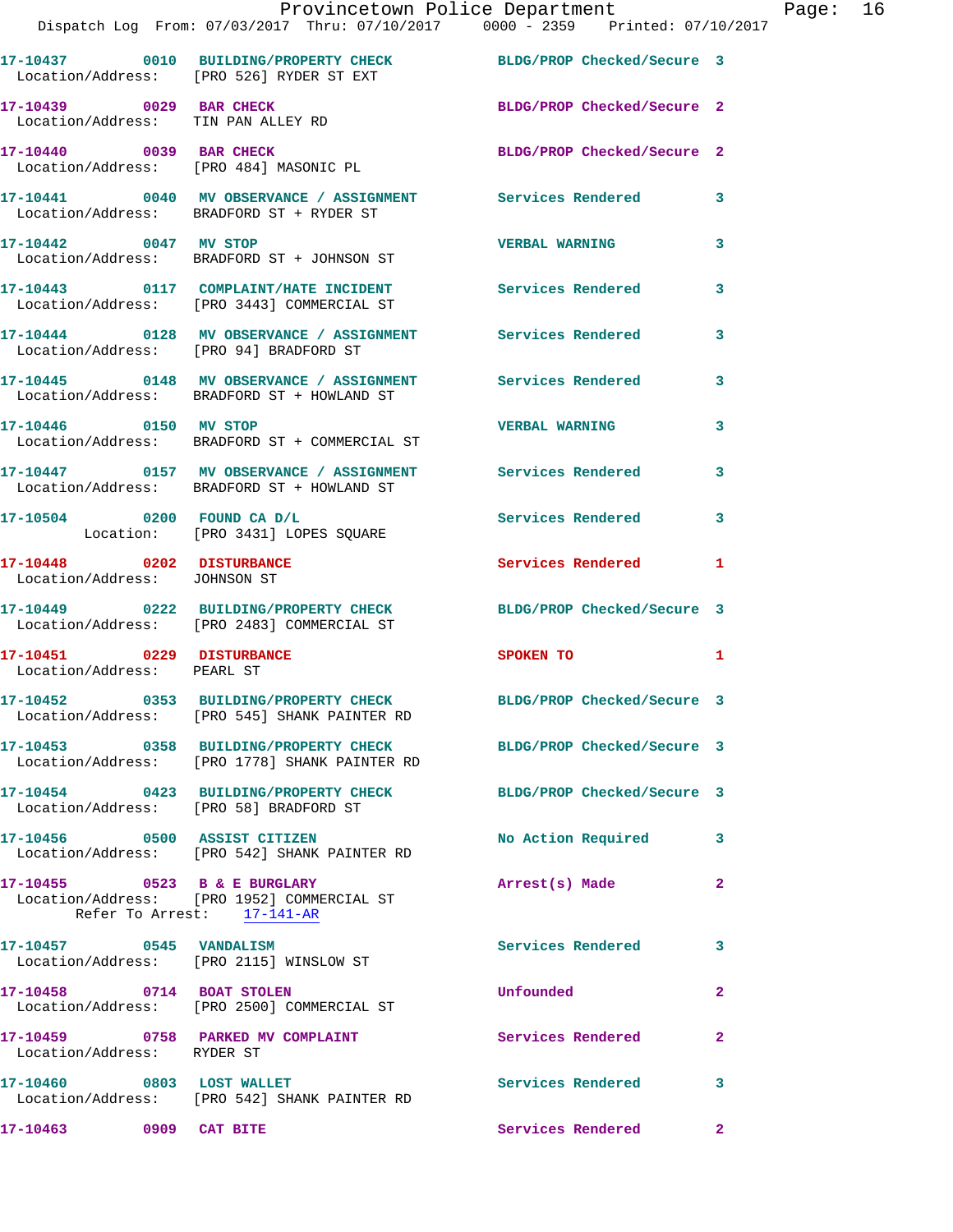|                                                                   | Dispatch Log From: 07/03/2017 Thru: 07/10/2017 0000 - 2359 Printed: 07/10/2017                              | Provincetown Police Department |                | Page: 17 |  |
|-------------------------------------------------------------------|-------------------------------------------------------------------------------------------------------------|--------------------------------|----------------|----------|--|
|                                                                   | Location/Address: [PRO 2645] SHANK PAINTER RD                                                               |                                |                |          |  |
|                                                                   | 17-10464 0918 LOST COOLER<br>Location/Address: [PRO 542] SHANK PAINTER RD                                   | Services Rendered 3            |                |          |  |
|                                                                   | 17-10465 0950 QUARANTINE NOTICE<br>Location/Address: [PRO 3656] COTTAGE ST                                  | Services Rendered              | $\mathbf{2}$   |          |  |
|                                                                   | 17-10466 0954 COYOTE COMPLAINT<br>Location/Address: [PRO 1221] PROVINCELANDS RD                             | Services Rendered 2            |                |          |  |
|                                                                   | 17-10468 1009 MV DAMAGED<br>Location/Address: [PRO 660] PRINCE ST                                           | Services Rendered              | $\mathbf{2}$   |          |  |
|                                                                   | 17-10469 1011 QUARANTINE NOTICE<br>Location/Address: [PRO 3227] OLD ANN PAGE WAY                            | Services Rendered 2            |                |          |  |
|                                                                   | 17-10470 1020 QUARANTINE NOTICE<br>Location/Address: [PRO 1865] COMMERCIAL ST                               | <b>Services Rendered</b>       | $\mathbf{2}$   |          |  |
|                                                                   | 17-10471   1031   ANIMAL CALL/FOLLOW-UP<br>Location/Address: [PRO 752] BRADFORD ST                          | <b>Services Rendered</b>       | $\overline{2}$ |          |  |
|                                                                   | 17-10472 1037 SIGN DAMAGED<br>Location/Address: CUDWORTH ST + CARVER ST                                     | Taken/Referred to Other 3      |                |          |  |
|                                                                   | 17-10473 1043 LOST COACH EYEGLASSES Services Rendered 3<br>Location/Address: [PRO 542] SHANK PAINTER RD     |                                |                |          |  |
|                                                                   | 17-10474 1050 TURTLE IN ROAD<br>Location/Address: [PRO 2521] ROUTE 6                                        | GONE ON ARRIVAL 2              |                | 1        |  |
|                                                                   | 17-10475 1114 PARK, WALK & TALK Services Rendered<br>Location/Address: [PRO 105] COMMERCIAL ST              |                                | $\overline{2}$ |          |  |
| 17-10476 1129 LOST WALLET                                         | Location/Address: [PRO 2543] MACMILLAN WHARF                                                                | Services Rendered 3            |                |          |  |
|                                                                   | 17-10477 1131 MEDICAL EMERGENCY<br>Location/Address: [PRO 3702] COMMERCIAL ST                               | Transported to Hospital 1      |                |          |  |
| 17-10478 1135 DOG IN MV                                           | Location/Address: [PRO 3296] SHANK PAINTER RD                                                               | GONE ON ARRIVAL 2              |                |          |  |
|                                                                   | 17-10479 1144 FOUND CELLPHONE Services Rendered 3<br>Location/Address: [PRO 2562] COMMERCIAL ST             |                                |                |          |  |
|                                                                   | 17-10480 1146 911 MIS DIAL<br>Location/Address: [PRO 395] COMMERCIAL ST                                     | <b>SPOKEN TO</b>               | 1              |          |  |
|                                                                   | 17-10481 1153 WATCH MISSING/STOLEN<br>Location/Address: [PRO 146] COMMERCIAL ST                             | Services Rendered              | $\mathbf{2}$   |          |  |
|                                                                   | 17-10482 1208 PARK, WALK & TALK<br>Location/Address: [PRO 537] SHANK PAINTER RD                             | SPOKEN TO                      | $\mathbf{2}$   |          |  |
|                                                                   | Location/Address: [PRO 3296] SHANK PAINTER RD                                                               | Services Rendered 3            |                |          |  |
|                                                                   | 17-10485 1228 FOUND DEBIT CARD<br>Location/Address: [PRO 221] COMMERCIAL ST                                 | Services Rendered 3            |                |          |  |
|                                                                   | 17-10486 1229 DOG IN MV<br>Location/Address: [PRO 3296] SHANK PAINTER RD                                    | Services Rendered              | $\mathbf{2}$   |          |  |
|                                                                   | 17-10487 1308 MV OBSERVANCE / ASSIGNMENT No Action Required 3<br>Location/Address: [PRO 3430] COMMERCIAL ST |                                |                |          |  |
| 17-10488 1330 MV DISABLED<br>Location/Address: [PRO 2521] ROUTE 6 |                                                                                                             | Services Rendered 2            |                |          |  |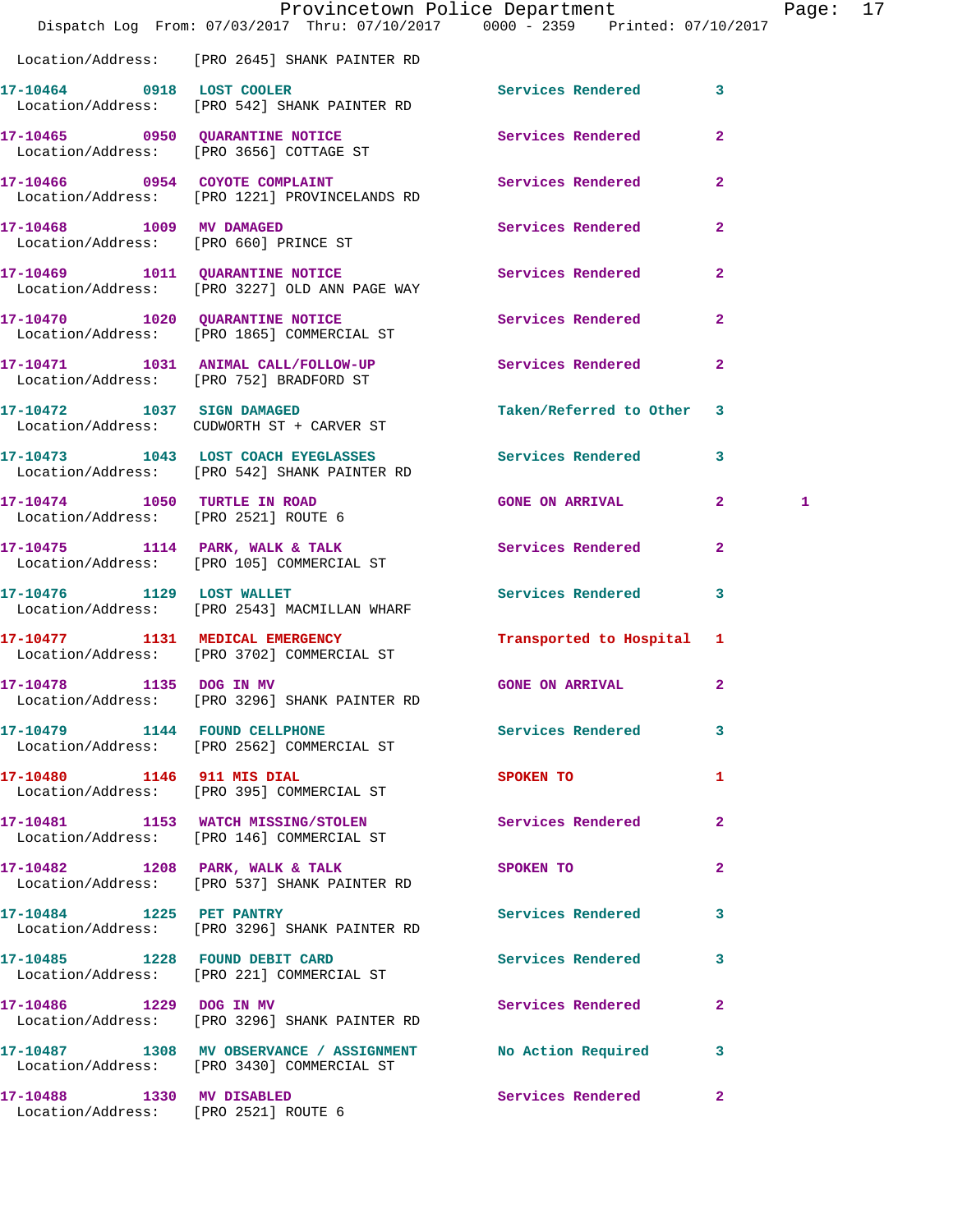|                                                                   | Dispatch Log From: 07/03/2017 Thru: 07/10/2017 0000 - 2359 Printed: 07/10/2017                                   | Provincetown Police Department |                | Page: 18 |  |
|-------------------------------------------------------------------|------------------------------------------------------------------------------------------------------------------|--------------------------------|----------------|----------|--|
|                                                                   |                                                                                                                  |                                |                |          |  |
|                                                                   | 17-10489 1335 PET PANTRY<br>Location/Address: [PRO 285] COMMERCIAL ST                                            | Services Rendered              | $\mathbf{3}$   |          |  |
|                                                                   | 17-10490 1426 FOUND KEYS<br>Location/Address: [PRO 197] COMMERCIAL ST                                            | Services Rendered 3            |                |          |  |
|                                                                   | 17-10491 1502 MV ACCIDENT/MINOR<br>Location/Address: [PRO 208] COMMERCIAL ST                                     | <b>Services Rendered</b>       | 1              |          |  |
| 17-10492 1552 HAZARDS                                             | Location/Address: [PRO 379] COMMERCIAL ST                                                                        | Services Rendered              | $\mathbf{2}$   |          |  |
|                                                                   | 17-10494 1623 COMPLAINT<br>Location/Address: [PRO 542] SHANK PAINTER RD                                          | SPOKEN TO                      | 3              |          |  |
| 17-10495 1700 MV DISABLED<br>Location/Address: [PRO 2479] ROUTE 6 |                                                                                                                  | Services Rendered              | $\mathbf{2}$   |          |  |
|                                                                   | 17-10496 1700 STOLEN PHONE<br>Location/Address: [PRO 3296] SHANK PAINTER RD                                      | FOLLOW UP                      | $\mathbf{2}$   |          |  |
|                                                                   | 17-10497 1708 LOOSE DOG<br>Location/Address: [PRO 2559] COMMERCIAL ST                                            | Services Rendered              | $\overline{2}$ |          |  |
|                                                                   | 17-10498 1743 BUILDING/PROPERTY CHECK BLDG/PROP Checked/Secure 3<br>Location/Address: [PRO 2898] JEROME SMITH RD |                                |                |          |  |
|                                                                   | 17-10499 1750 BUILDING/PROPERTY CHECK Services Rendered<br>Location/Address: [PRO 3259] MACMILLAN WHARF          |                                | 3              |          |  |
| 17-10500 1756 SHOPLIFTING<br>Refer To Summons: 17-142-AR          | Location/Address: [PRO 3314] COMMERCIAL ST                                                                       | Services Rendered 3            |                |          |  |
|                                                                   | 17-10501 1800 MEDICAL EMERGENCY<br>Location/Address: [PRO 146] COMMERCIAL ST                                     | Services Rendered 1            |                |          |  |
|                                                                   | 17-10502 1802 MEDICAL EMERGENCY<br>Location/Address: [PRO 312] COMMERCIAL ST                                     | <b>Services Rendered</b>       | $\mathbf{1}$   |          |  |
|                                                                   | 17-10503 1817 MV ACCIDENT/MINOR<br>Location/Address: [PRO 193] COMMERCIAL ST                                     | Services Rendered              | 1              |          |  |
|                                                                   | 17-10505 1945 SERVICE CALL<br>Location/Address: [PRO 175] COMMERCIAL ST                                          | Services Rendered 3            |                |          |  |
| Location/Address: COMMERCIAL ST                                   | 17-10506 2010 BUILDING/PROPERTY CHECK BLDG/PROP Checked/Secure 3                                                 |                                |                |          |  |
|                                                                   | 17-10507 2027 BUILDING/PROPERTY CHECK Services Rendered 3<br>Location/Address: [PRO 2490] PROVINCELANDS RD       |                                |                |          |  |
|                                                                   | 17-10508 2039 BUILDING/PROPERTY CHECK<br>Location/Address: [PRO 2540] RACE POINT RD                              | <b>Services Rendered</b>       | 3              |          |  |
|                                                                   | 17-10509 2045 PARKING COMPLAINT / GENERAL Services Rendered<br>Location/Address: BREWSTER ST + PEARL ST          |                                | 3              |          |  |
|                                                                   | 17-10510 2058 ASSIST CITIZEN<br>Location/Address: [PRO 3188] MEADOW RD                                           | Services Rendered              | 3              |          |  |
| Location/Address: RYDER ST EXT                                    | 17-10511 2059 BUILDING/PROPERTY CHECK BLDG/PROP Checked/Secure 3                                                 |                                |                |          |  |
| 17-10517 2100 BARRICADE<br>Location/Address: RYDER ST             |                                                                                                                  | Services Rendered              | $\mathbf{3}$   |          |  |
| 17-10512 2109 SCAM<br>Location/Address: RYDER ST EXT              |                                                                                                                  | Services Rendered              | 3              |          |  |
|                                                                   |                                                                                                                  |                                | $\mathbf{3}$   |          |  |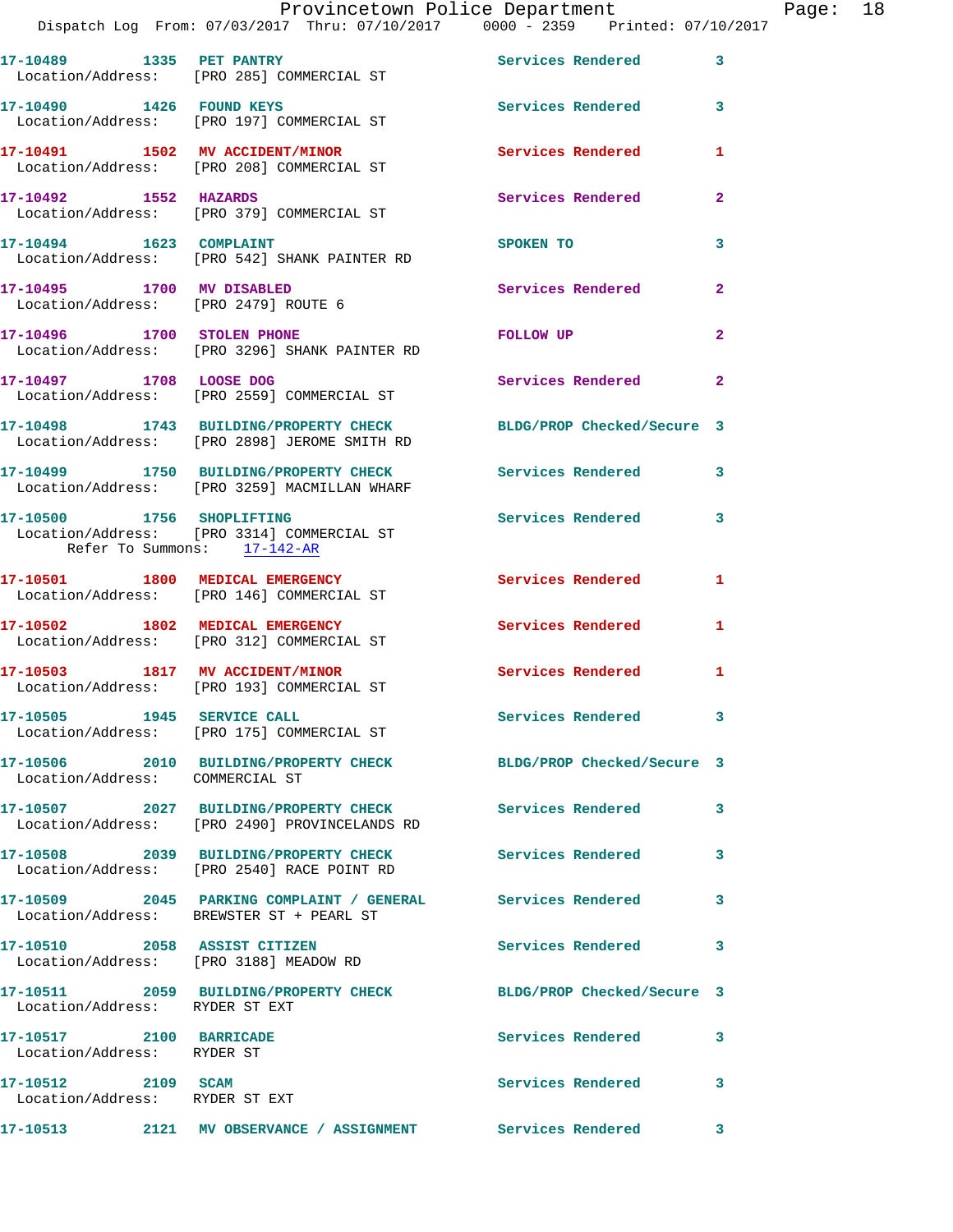|                                      |                                                                                                                  | Provincetown Police Department |                         | Page: 19 |  |
|--------------------------------------|------------------------------------------------------------------------------------------------------------------|--------------------------------|-------------------------|----------|--|
|                                      | Dispatch Log From: 07/03/2017 Thru: 07/10/2017 0000 - 2359 Printed: 07/10/2017                                   |                                |                         |          |  |
| Location/Address: [PRO 2521] ROUTE 6 |                                                                                                                  |                                |                         |          |  |
|                                      | 17-10514 2137 EMERGENCY 209A<br>Location/Address: [PRO 542] SHANK PAINTER RD                                     | Services Rendered 3            |                         |          |  |
| 17-10515 2140 ASSAULT                | Location/Address: [PRO 3443] COMMERCIAL ST                                                                       | Services Rendered              | $\mathbf{1}$            |          |  |
| 17-10516 2212 LOST WALLET            | Location/Address: [PRO 542] SHANK PAINTER RD                                                                     | <b>Services Rendered</b>       | $\overline{\mathbf{3}}$ |          |  |
|                                      | 17-10518 2226 FOUND WALLET/RETURNED<br>Location/Address: [PRO 542] SHANK PAINTER RD                              | <b>Services Rendered</b>       | $\overline{\mathbf{3}}$ |          |  |
|                                      | 17-10519 2305 LOBBY TRAFFIC<br>Location/Address: [PRO 542] SHANK PAINTER RD                                      | Services Rendered 3            |                         | 27       |  |
|                                      | 17-10520 2320 BAR CHECK<br>Location/Address: [PRO 3443] COMMERCIAL ST                                            | Services Rendered              | $\mathbf{2}$            |          |  |
| 17-10521 2324 BAR CHECK              | Location/Address: [PRO 208] COMMERCIAL ST                                                                        | Services Rendered              | $\mathbf{2}$            |          |  |
| 17-10522 2332 BAR CHECK              | Location/Address: [PRO 399] COMMERCIAL ST                                                                        | <b>Services Rendered</b>       | $\overline{2}$          |          |  |
|                                      | 17-10523 2358 BUILDING/PROPERTY CHECK BLDG/PROP Checked/Secure 3<br>Location/Address: [PRO 3259] MACMILLAN WHARF |                                |                         |          |  |
| For Date: $07/09/2017 -$ Sunday      |                                                                                                                  |                                |                         |          |  |
|                                      | 17-10524 0010 RIITI.DING/DROPPTY CHRCK                                                                           | <b>Exercise Bendered</b>       |                         |          |  |

| Location/Address: [PRO 571] ALDEN ST                                    |                                                                                                        | Services Rendered          | $\overline{\mathbf{3}}$ |
|-------------------------------------------------------------------------|--------------------------------------------------------------------------------------------------------|----------------------------|-------------------------|
| Location/Address: RYDER ST EXT                                          | 17-10527 0011 BUILDING/PROPERTY CHECK                                                                  | BLDG/PROP Checked/Secure 3 |                         |
|                                                                         | 17-10525 0013 BUILDING/PROPERTY CHECK<br>Location/Address: [PRO 3317] CEMETERY RD                      | <b>Services Rendered</b>   | $\mathbf{3}$            |
|                                                                         | 17-10526 0013 BUILDING/PROPERTY CHECK<br>Location/Address: [PRO 3318] CEMETERY RD                      | <b>Services Rendered</b>   | 3                       |
| 17-10528 0016 NOISE COMPLAINT<br>Location/Address: [PRO 29] BRADFORD ST |                                                                                                        | SPOKEN TO                  | 3                       |
| 17-10529 0028 MV STOP<br>Location/Address: [PRO 2479] ROUTE 6           |                                                                                                        | <b>VERBAL WARNING</b>      | $\mathbf{3}$            |
|                                                                         | 17-10536 0032 BUILDING/PROPERTY CHECK<br>Location/Address: [PRO 488] MAYFLOWER ST                      | BLDG/PROP Checked/Secure 3 |                         |
| Location/Address:                                                       | 17-10531 0034 MEDICAL EMERGENCY<br>[PRO 3712] RYDER ST EXT                                             | Services Rendered 1        |                         |
|                                                                         | 17-10532 0053 MEDICAL EMERGENCY<br>Location/Address: [PRO 146] COMMERCIAL ST                           | Transported to Hospital 1  |                         |
| 17-10533 0121 MV STOP                                                   | Location/Address: SHANK PAINTER RD + BRADFORD ST                                                       | <b>VERBAL WARNING</b>      | $\mathbf{3}$            |
| 17-10537 0154 MENTAL EVAL                                               | Location/Address: [PRO 542] SHANK PAINTER RD                                                           | Transported to Hospital 1  |                         |
|                                                                         | 17-10538 6201 MV OBSERVANCE / ASSIGNMENT Services Rendered<br>Location/Address: RYDER ST + BRADFORD ST |                            | $\mathbf{3}$            |
|                                                                         | 17-10539 0214 NOISE COMPLAINT<br>Location/Address: [PRO 2034] BRADFORD ST                              | Services Rendered          | $\mathbf{3}$            |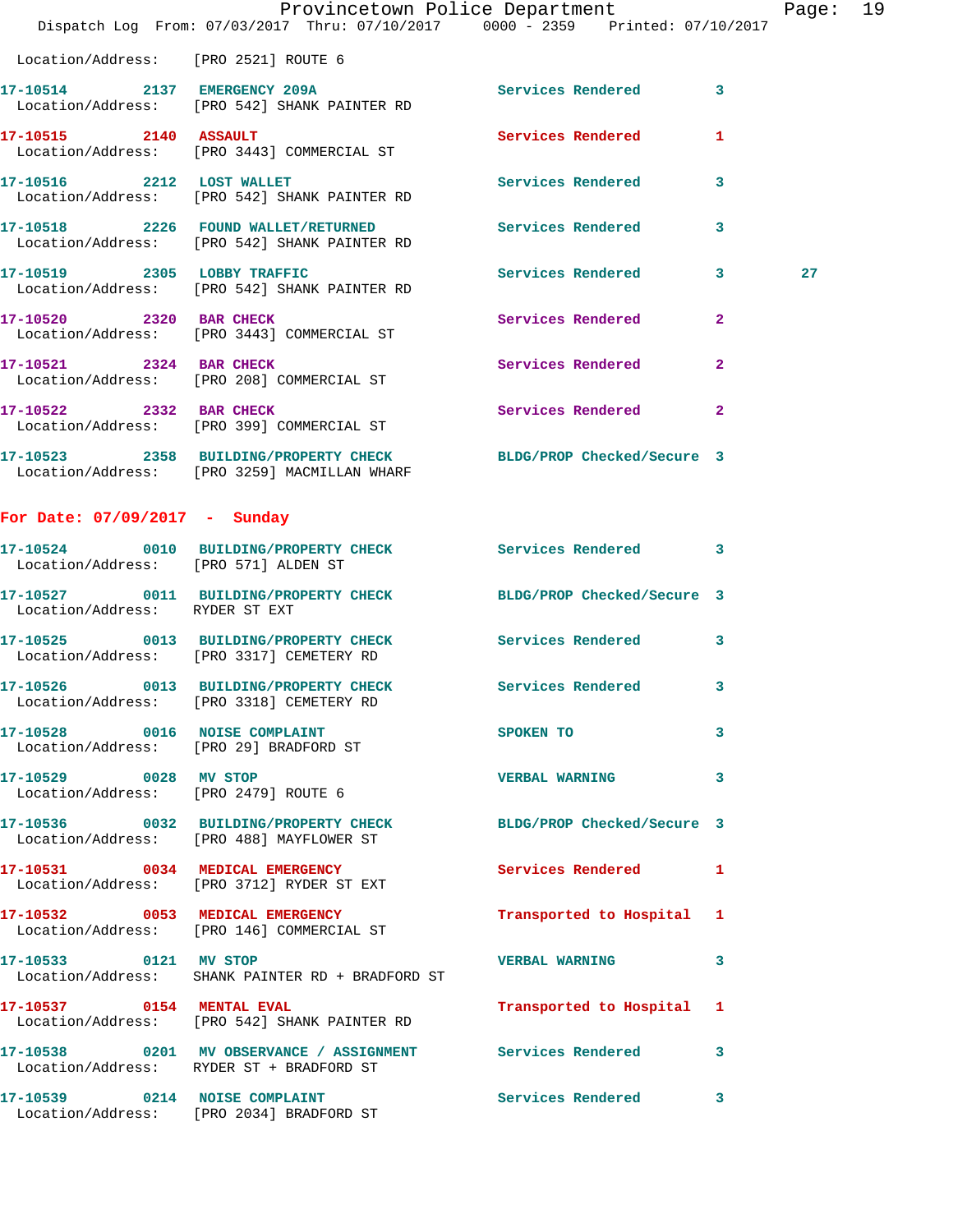|                                                               | Dispatch Log From: 07/03/2017 Thru: 07/10/2017 0000 - 2359 Printed: 07/10/2017                                                   | Provincetown Police Department The Rage: 20 |                |  |
|---------------------------------------------------------------|----------------------------------------------------------------------------------------------------------------------------------|---------------------------------------------|----------------|--|
|                                                               | 17-10542 0236 NOISE COMPLAINT Services Rendered 3<br>Location/Address: [PRO 1939] SOMERSET RD                                    |                                             |                |  |
|                                                               | 17-10543 0239 SERVICE CALL<br>Location/Address: [PRO 2519] ROUTE 6                                                               | Services Rendered 3                         |                |  |
|                                                               | 17-10544 0306 FOUND DRIVER'S LICENSE Services Rendered 3<br>Location/Address: [PRO 542] SHANK PAINTER RD                         |                                             |                |  |
|                                                               | 17-10545 0424 BUILDING/PROPERTY CHECK BLDG/PROP Checked/Secure 3<br>Location/Address: [PRO 488] MAYFLOWER ST                     |                                             |                |  |
| Refer To Arrest: 17-143-AR                                    | 17-10546     0432   MEDICAL EMERGENCY/BLOOD SUGAR     Services Rendered      1<br>Location/Address:   [PRO 542] SHANK PAINTER RD |                                             |                |  |
| Refer To $P/C$ : 17-144-AR                                    | 17-10547 0645 FOUND LEATHER BAG Services Rendered<br>Location/Address: [PRO 1953] COMMERCIAL ST                                  |                                             | $\mathbf{3}$   |  |
| Refer To Arrest: 17-143-AR                                    | 17-10548 0713 FOLLOW UP<br>Location/Address: [PRO 433] RYDER ST EXT                                                              | SPOKEN TO                                   | $\mathbf{2}$   |  |
|                                                               | 17-10549 0726 MEDICAL EMERGENCY/SEIZUR Transported to Hospital 1<br>Location/Address: [PRO 396] COMMERCIAL ST                    |                                             |                |  |
| 17-10550 0749 HAZARDS                                         | Location/Address: [PRO 2521] ROUTE 6                                                                                             | SPOKEN TO                                   | $\overline{2}$ |  |
|                                                               | 17-10551 0750 MEDICAL EMERGENCY/RESPIRATORY Transported to Hospital 1<br>Location/Address: [PRO 356] COMMERCIAL ST               |                                             |                |  |
|                                                               | 17-10552 0800 LOST IPHONE IN BROWN WALLET Services Rendered<br>Location/Address: [PRO 542] SHANK PAINTER RD                      |                                             | 3              |  |
|                                                               | 17-10553 0809 FOUND KEY/SEAMEN'S BANK Services Rendered 3<br>Location/Address: [PRO 542] SHANK PAINTER RD                        |                                             |                |  |
| 17-10554 0828 HAZARDS<br>Location/Address: [PRO 3440] ROUTE 6 |                                                                                                                                  | Services Rendered                           | $\mathbf{2}$   |  |
| 17-10555 0838 BIKE GENERAL                                    | Location/Address: [PRO 2251] COMMERCIAL ST                                                                                       | Services Rendered                           |                |  |
|                                                               | 17-10556 0856 BY-LAW VIOLATION/SLEEPING VERBAL WARNING<br>Location/Address: [PRO 2898] JEROME SMITH RD                           |                                             | $\mathbf{2}$   |  |
|                                                               | 17-10557 1009 BUILDING/PROPERTY CHECK Services Rendered<br>Location/Address: [PRO 3430] COMMERCIAL ST                            |                                             | 3              |  |
|                                                               | 17-10559 1043 MEDICAL EMERGENCY/DVT/D.O.T. Transported to Hospital 1<br>Location/Address: [PRO 440] HARRY KEMP WAY               |                                             |                |  |
|                                                               | 17-10558 1045 BUILDING/PROPERTY CHECK<br>Location/Address: [PRO 1737] BRADFORD ST                                                | <b>Services Rendered</b>                    | 3              |  |
|                                                               | 17-10560 1055 MV VANDALISM<br>Location/Address: [PRO 526] RYDER ST EXT                                                           | Investigated                                | 2              |  |
|                                                               | 17-10561 1117 BUILDING/PROPERTY CHECK Services Rendered<br>Location/Address: [PRO 2483] COMMERCIAL ST                            |                                             | 3              |  |
|                                                               | 17-10562 1140 MEDICAL EMERGENC DOT<br>Location/Address: [PRO 440] HARRY KEMP WAY                                                 | Transported to Hospital 1                   |                |  |
| Location/Address: [PRO 4048] ROUTE 6                          | 17-10563 1146 MV OBSERVANCE / ASSIGNMENT Services Rendered 3                                                                     |                                             |                |  |
|                                                               | 17-10564 1215 MV ACCIDENT                                                                                                        | SPOKEN TO                                   | 1              |  |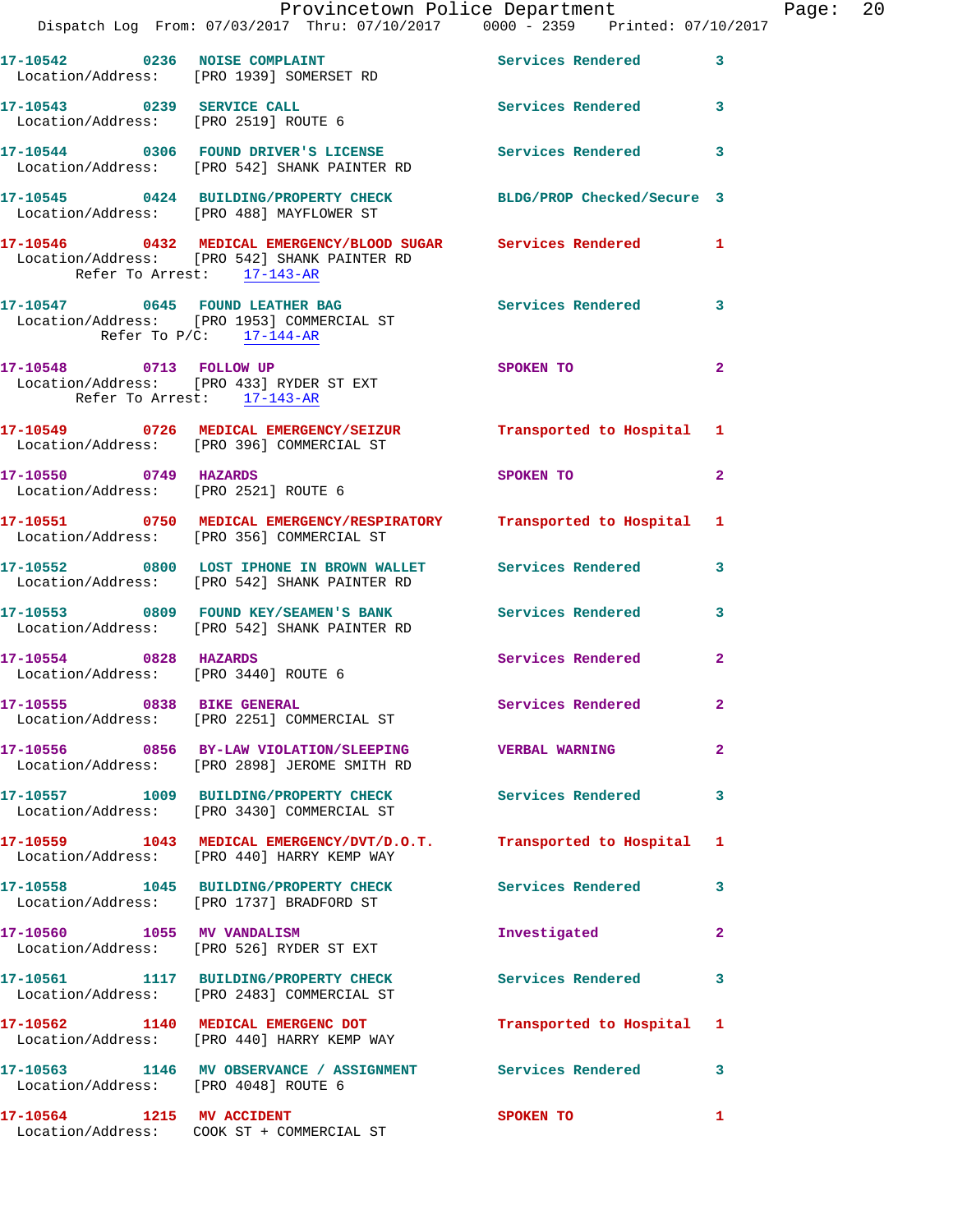|                                      | Provincetown Police Department<br>Dispatch Log From: 07/03/2017 Thru: 07/10/2017 0000 - 2359 Printed: 07/10/2017 |                           | Page: 21     |
|--------------------------------------|------------------------------------------------------------------------------------------------------------------|---------------------------|--------------|
| Refer To Accident: 17-44-AC          |                                                                                                                  |                           |              |
|                                      | 17-10565 1256 ASSIST CITIZEN SPOKEN TO<br>Location/Address: [PRO 2207] SHANK PAINTER RD                          |                           | 3            |
|                                      | 17-10566 1321 PARKING COMPLAINT / GENERAL Citation/Warning Issued 3<br>Location/Address: [PRO 2043] BRADFORD ST  |                           |              |
|                                      | 17-10567 1347 PARK, WALK & TALK Services Rendered<br>Location/Address: [PRO 105] COMMERCIAL ST                   |                           | $\mathbf{2}$ |
|                                      | 17-10568 1406 MV OBSERVANCE / ASSIGNMENT SPOKEN TO<br>Location/Address: RACE POINT RD + NELSON AVE               |                           | 3            |
|                                      | 17-10569 1411 MV STOP<br>Location/Address: [PRO 3137] RACE POINT RD                                              | <b>VERBAL WARNING</b>     | 3            |
|                                      | 17-10571 1503 911 GENERAL<br>Location/Address: [PRO 290] COMMERCIAL ST                                           | Investigated 1            |              |
|                                      | 17-10572 1605 MEDICAL EMERGENCYDOT<br>Location/Address: [PRO 440] HARRY KEMP WAY                                 | Transported to Hospital 1 |              |
|                                      | 17-10573 1610 MEDICAL EMERGENCY<br>Location/Address: [PRO 440] HARRY KEMP WAY                                    | Transported to Hospital 1 |              |
|                                      | 17-10575 1628 ANIMAL CALL<br>Location/Address: [PRO 358] COMMERCIAL ST                                           | SPOKEN TO                 | $\mathbf{2}$ |
|                                      | 17-10576 1649 FOUND LICENSE PLATE THE Services Rendered<br>Location/Address: [PRO 3296] SHANK PAINTER RD         |                           | 3            |
|                                      | 17-10578 1730 CO ALARM READING<br>Location/Address: [PRO 4053] CREEK RD                                          | Services Rendered 1       |              |
| Location/Address: [PRO 2521] ROUTE 6 | 17-10579 1746 MV OBSERVANCE / ASSIGNMENT Services Rendered                                                       |                           | 3            |
|                                      | 17-10584 1900 NOISE COMPLAINT<br>Location/Address: [PRO 312] COMMERCIAL ST                                       | Services Rendered 3       |              |
|                                      | 17-10580 1957 BUILDING/PROPERTY CHECK Services Rendered<br>Location/Address: [PRO 564] BAYBERRY AVE              |                           |              |
|                                      | 17-10581 2005 LOST SAMSUNG S6 SILVER Services Rendered<br>Location/Address: [PRO 542] SHANK PAINTER RD           |                           | 3            |
|                                      | 17-10582 2015 BUILDING/PROPERTY CHECK<br>Location/Address: [PRO 3259] MACMILLAN WHARF                            | Services Rendered         | 3            |
| 17-10583 2015 LOST IPHONE            | Location/Address: [PRO 542] SHANK PAINTER RD                                                                     | <b>Services Rendered</b>  | 3            |
| 17-10585 2025 COMPLAINT              | Location/Address: [PRO 3837] COMMERCIAL ST                                                                       | Services Rendered         | 3            |
|                                      | 17-10586 2047 BUILDING/PROPERTY CHECK Services Rendered<br>Location/Address: [PRO 2481] TREMONT ST               |                           | 3            |
| 17-10587 2117 SERVICE CALL           | Location/Address: [PRO 2539] RYDER ST EXT                                                                        | SPOKEN TO                 | 3            |
| Location/Address: [PRO 3287] ROUTE 6 | 17-10588 2127 BUILDING/PROPERTY CHECK BLDG/PROP Checked/Secure 3                                                 |                           |              |
| Location/Address: COMMERCIAL ST      | 17-10589 2141 BUILDING/PROPERTY CHECK BLDG/PROP Checked/Secure 3                                                 |                           |              |
|                                      | 17-10590 2145 BUILDING/PROPERTY CHECK BLDG/PROP Checked/Secure 3                                                 |                           |              |

Location/Address: [PRO 2194] COMMERCIAL ST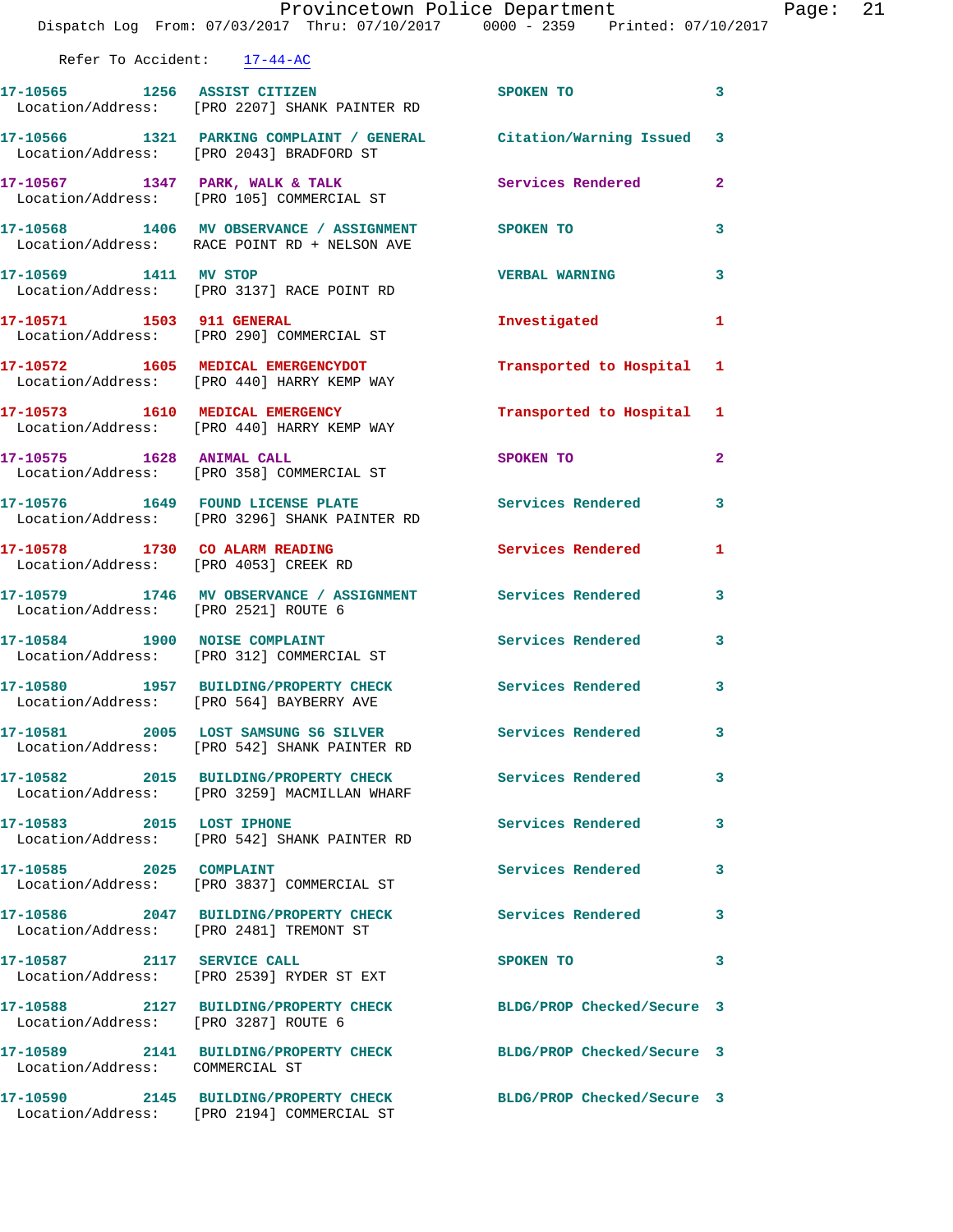|                                        | Provincetown Police Department The Rage: 22                                                                     |                           |              |  |
|----------------------------------------|-----------------------------------------------------------------------------------------------------------------|---------------------------|--------------|--|
|                                        | Dispatch Log From: 07/03/2017 Thru: 07/10/2017 0000 - 2359 Printed: 07/10/2017                                  |                           |              |  |
| Location/Address: RYDER ST EXT         | 17-10591 2159 BUILDING/PROPERTY CHECK BLDG/PROP Checked/Secure 3                                                |                           |              |  |
| Location/Address: PEARL ST             | 17-10592 2204 MEDICAL EMERGENCY Transported to Hospital 1                                                       |                           |              |  |
|                                        | 17-10593 2324 ANIMAL CALL/FOXES<br>Location/Address: [PRO 94] BRADFORD ST                                       | GONE ON ARRIVAL 2         |              |  |
| For Date: 07/10/2017 - Monday          |                                                                                                                 |                           |              |  |
|                                        | 17-10608 0000 LOBBY TRAFFIC<br>Location/Address: [PRO 542] SHANK PAINTER RD                                     | Services Rendered 2       |              |  |
|                                        | 17-10594 0001 BUILDING/PROPERTY CHECK Services Rendered 3<br>Location/Address: [PRO 3259] MACMILLAN WHARF       |                           |              |  |
| 17-10595 0007 MV STOP                  | Location/Address: [PRO 2518] ROUTE 6                                                                            | VERBAL WARNING 3          |              |  |
| Location/Address: [PRO 2519] ROUTE 6   | 17-10597 0007 MV DISABLED                                                                                       | Services Rendered 2       |              |  |
| Location/Address: COMMERCIAL ST        | 17-10596 0010 BUILDING/PROPERTY CHECK Services Rendered 3                                                       |                           |              |  |
|                                        | 17-10598 0030 MV OBSERVANCE / ASSIGNMENT Services Rendered 3<br>Location/Address: BRADFORD ST + HOWLAND ST      |                           |              |  |
|                                        | 17-10599 0035 BIKE ACCIDENT<br>Location/Address: [PRO 1666] BANGS ST                                            | Transported to Hospital 2 |              |  |
|                                        | 17-10600 0046 BUILDING/PROPERTY CHECK Services Rendered 3<br>Location/Address: [PRO 75] CAPTAIN BERTIES WAY     |                           |              |  |
| 17-10601 0055 MV STOP                  | Location/Address: BRADFORD ST + ALLERTON ST                                                                     | VERBAL WARNING 3          |              |  |
|                                        | 17-10602 0106 MV DISABLED<br>Location/Address: [PRO 3276] COMMERCIAL ST                                         | Services Rendered 2       |              |  |
|                                        | 17-10603 0115 MV OBSERVANCE / ASSIGNMENT Services Rendered 3<br>Location/Address: HIGH POLE HILL + BRADFORD ST  |                           |              |  |
| 17-10604 0120 MV STOP                  | Location/Address: [PRO 2513] ROUTE 6                                                                            | <b>VERBAL WARNING</b> 3   |              |  |
| 17-10605 0146 MV STOP                  | Location/Address: [PRO 37] BRADFORD ST                                                                          | <b>VERBAL WARNING</b>     | $\mathbf{3}$ |  |
| Location/Address: ROUTE 6 + HOWLAND ST | 17-10606 0152 MV OBSERVANCE / ASSIGNMENT Services Rendered 3                                                    |                           |              |  |
|                                        | 17-10607 0157 MV OBSERVANCE / ASSIGNMENT Services Rendered 3<br>Location/Address: BRADFORD ST + RYDER ST        |                           |              |  |
|                                        | 17-10609 0202 MV STOP<br>Location/Address: BRADFORD ST + BANGS ST                                               | <b>VERBAL WARNING 3</b>   |              |  |
| 17-10610 0217 MV STOP                  | Location/Address: [PRO 1882] SHANK PAINTER RD                                                                   | <b>VERBAL WARNING 3</b>   |              |  |
|                                        | 17-10611 0259 LOST WALLET Services Rendered 3<br>Location/Address: [PRO 542] SHANK PAINTER RD                   |                           |              |  |
|                                        | 17-10612 0520 BUILDING/PROPERTY CHECK BLDG/PROP Checked/Secure 3<br>Location/Address: [PRO 16] BRADFORD ST      |                           |              |  |
|                                        | 17-10613 0540 MV OBSERVANCE / ASSIGNMENT VERBAL WARNING 3<br>Location/Address: RACE POINT RD + SEASHORE PARK DR |                           |              |  |
|                                        |                                                                                                                 |                           |              |  |